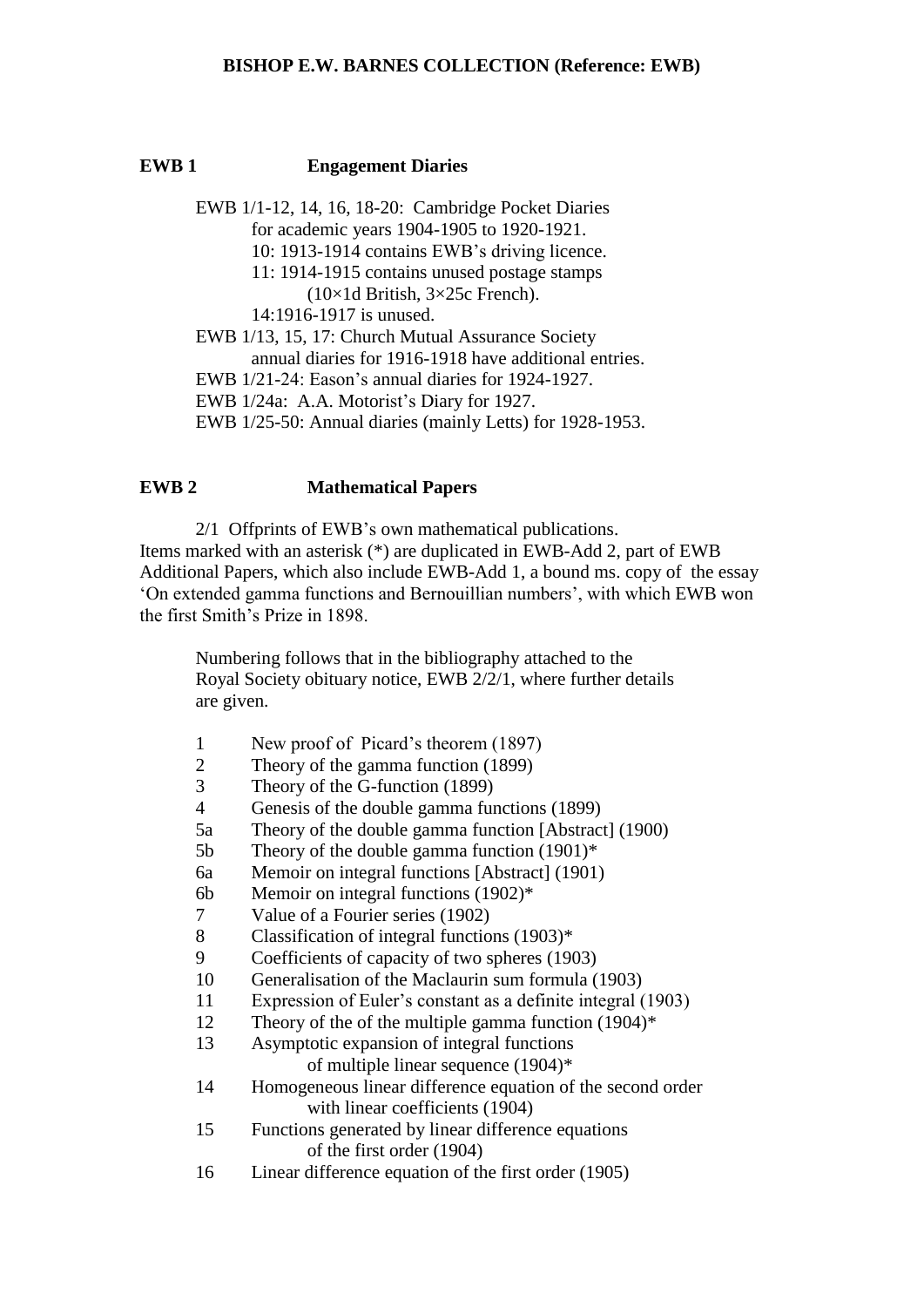| 17             | The Maclaurin sum formula (1905)                                                        |
|----------------|-----------------------------------------------------------------------------------------|
| 18             | Asymptotic expansion of integral functions                                              |
|                | of finite non-zero order (1905)                                                         |
| 19             | Asymptotic expansion of integral functions                                              |
|                | defined by Taylor's series (1906)                                                       |
| 20             | Asymptotic expansion of certain integral functions (1906)                               |
| 21             | Asymptotic expansion of a certain function                                              |
|                | and the singularities of another (1906)                                                 |
| 22             | Certain functions defined by Taylor's series                                            |
|                | of finite radius of convergence (1906)                                                  |
| 23             | Functions defined by simple types of hypergeometric series (1907)                       |
|                | [Two copies]                                                                            |
| 24             | Asymptotic expansion of integral functions                                              |
|                | defined by generalised hypergeometric series (1907)                                     |
| 25             | The binomial theorem for a complex variable                                             |
| 26             | and a complex index (1907)<br>Use of factorial series in an asymptotic expansion (1907) |
| 27             | A new development of the theory of                                                      |
|                | the hypergeometric functions (1907)                                                     |
| 28             | Generalized Legendre functions (1907)                                                   |
| 29             | A transformation of generalised hypergeometric series (1910)                            |
|                |                                                                                         |
| 2/2            | Royal Society and other obituaries                                                      |
|                |                                                                                         |
| $\mathbf{1}$   | 'Ernest William Barnes, 1874-1953', by Sir Edmund Whittaker,                            |
|                | Obituary Notices of Fellows of the Royal Society, vol. 9, 1954.                         |
|                | [Whittaker incorrectly gives EWB's place of birth as Birmingham;                        |
|                | it was actually Altrincham, Cheshire].                                                  |
| $\overline{2}$ | 'Ernest William Barnes', by W. N. Bailey,                                               |
|                | Journal of the London Mathematical Society, vol. 29, 1954.                              |
| 3              | 'E. W. B. – The man for the moment' [ts. text of a memorial                             |
|                | lecture delivered by Canon C. E. Raven, former Regius Professor                         |
|                | of Divinity at Cambridge University]. For correspondence between                        |
|                | EWB and Raven see, e.g., EWB 14/5/334-336 & 14/5/546-547.                               |
| 2/3            | Other mathematical correspondence                                                       |
|                |                                                                                         |

- 1 Review by EWB of 'Théorie nouvelle des fonctions', G. Robin, ed. L. Raffy (1903)
- 2, 3 Correspondence with Prof. W. B. Ford, University of Michigan (March 1928)
- 4 Paper on atomic theory from R. Boyce, W. Australia (November 1929)
- 5 Letter from W. N. Bailey, Manchester University, requesting a copy of EWB 2/1/28 (October 1931)
- 6, 7 Correspondence with A. S. Percival, Woking, about a proof of the theorem of Pythagoras
- 8 Letter from W. N. Bailey referring to EWB 2/3/5 above and enclosing a paper developed from EWB's work (November 1928)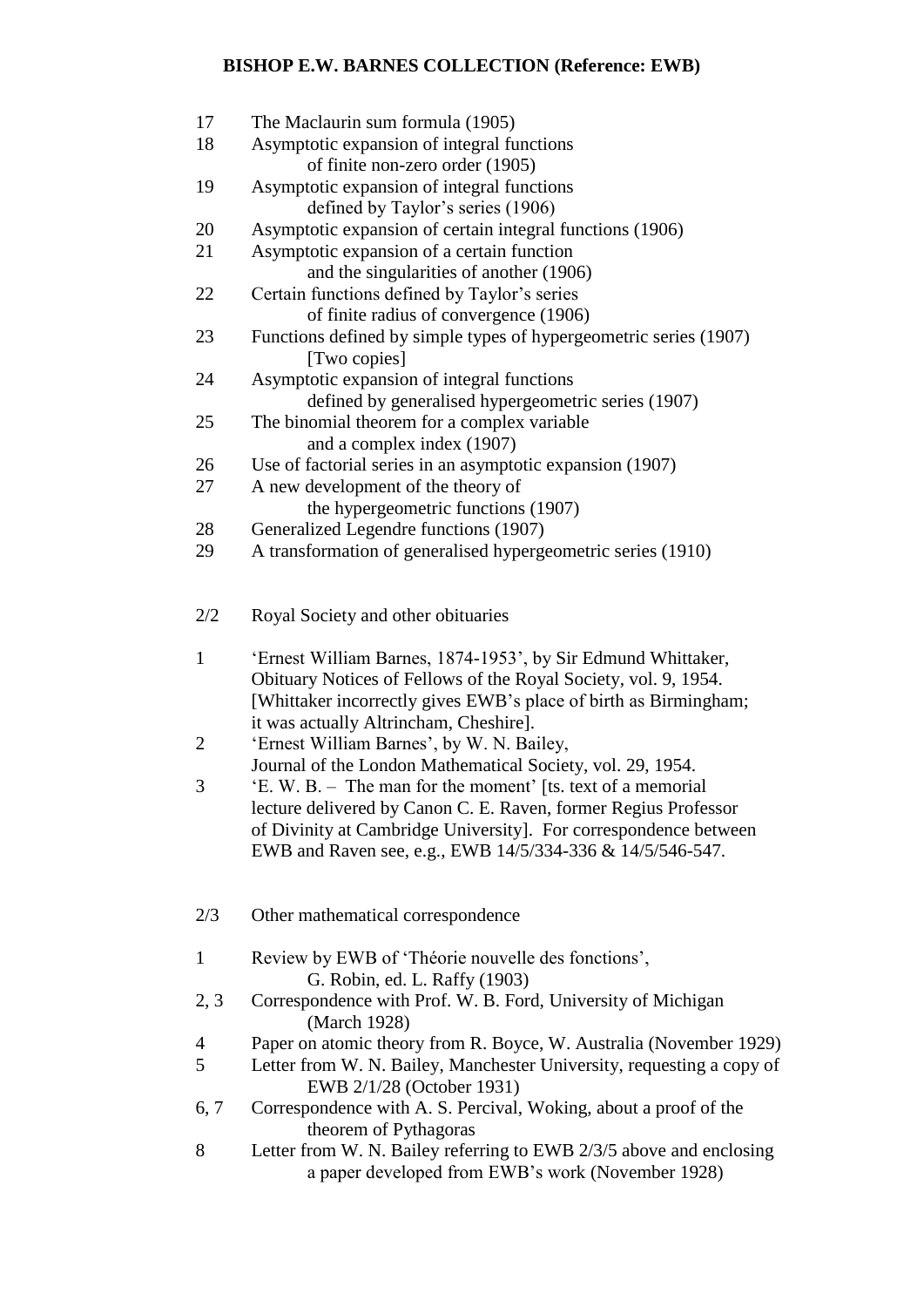| 9   | Letter from Prof. W. B. Ford, enclosing a book which refers to EWB's<br>work (July 1936)                                                      |
|-----|-----------------------------------------------------------------------------------------------------------------------------------------------|
| 10  | Correspondence with St John Ervine, Seaton, concerning<br>Bertrand Russell's remarks about Euclid (January 1942)                              |
| -11 | EWB replies to Canon Jackson about hypergeometric functions<br>(February 1942)                                                                |
|     | 12-14 Correspondence with A. Buxton, Cardiff Technical College,<br>about a problem involving hypergeometric functions<br>(April-October 1946) |
| 15  | Note on generalized hypergeometric functions by F.W. J. Olver,<br>from the Journal of the London Mathematical Society (1953)                  |

2/4 EWB's summary of his mathematical work up to 1906.

Two versions (each consisting of 20 typed pages), possibly prepared as part of EWB's submission for the degree of ScD, which he was awarded in 1907. The paper starts with a list of published papers, corresponding to EWB 2/1/1-24; this is followed by a summary of how the underlying theory was developed.

- 1 On small quarto with mathematical formulae incomplete.
- 2 On large quarto with some mathematical formula added by hand.

# **EWB 3 Early correspondence up to 1924**

3/1/1-72 Pre-1915

EWB 3/1/1. EWB and his brothers send birthday greetings to their mother, 28 June 1888.

3/2 Temple period, 1915-1919

| $1 - 37$ | 1915                  |
|----------|-----------------------|
| 38-104   | January-April 1916    |
| 105-161  | May-September 1916    |
| 162-226  | October-December 1916 |
| 227-291  | January-June 1917     |
| 292-345  | July-December 1917    |
| 346-421  | January-May 1918      |
| 422-472  | June-December 1918    |
| 473-539  | 1919                  |
|          |                       |

EWB 3/2/400 & 407: Letters from Gilbert Murray (unsigned) to EWB. EWB 3/2/466: Letter and poem from N.J.T.M. (Joseph) Needham (future FRS and historian of Chinese science; at that time a medical student – cf. EWB 14/5/311-314). EWB 3/2/522 & 532: Letters from Prime Minister's Office about appointment of EWB's successor as Master of the Temple.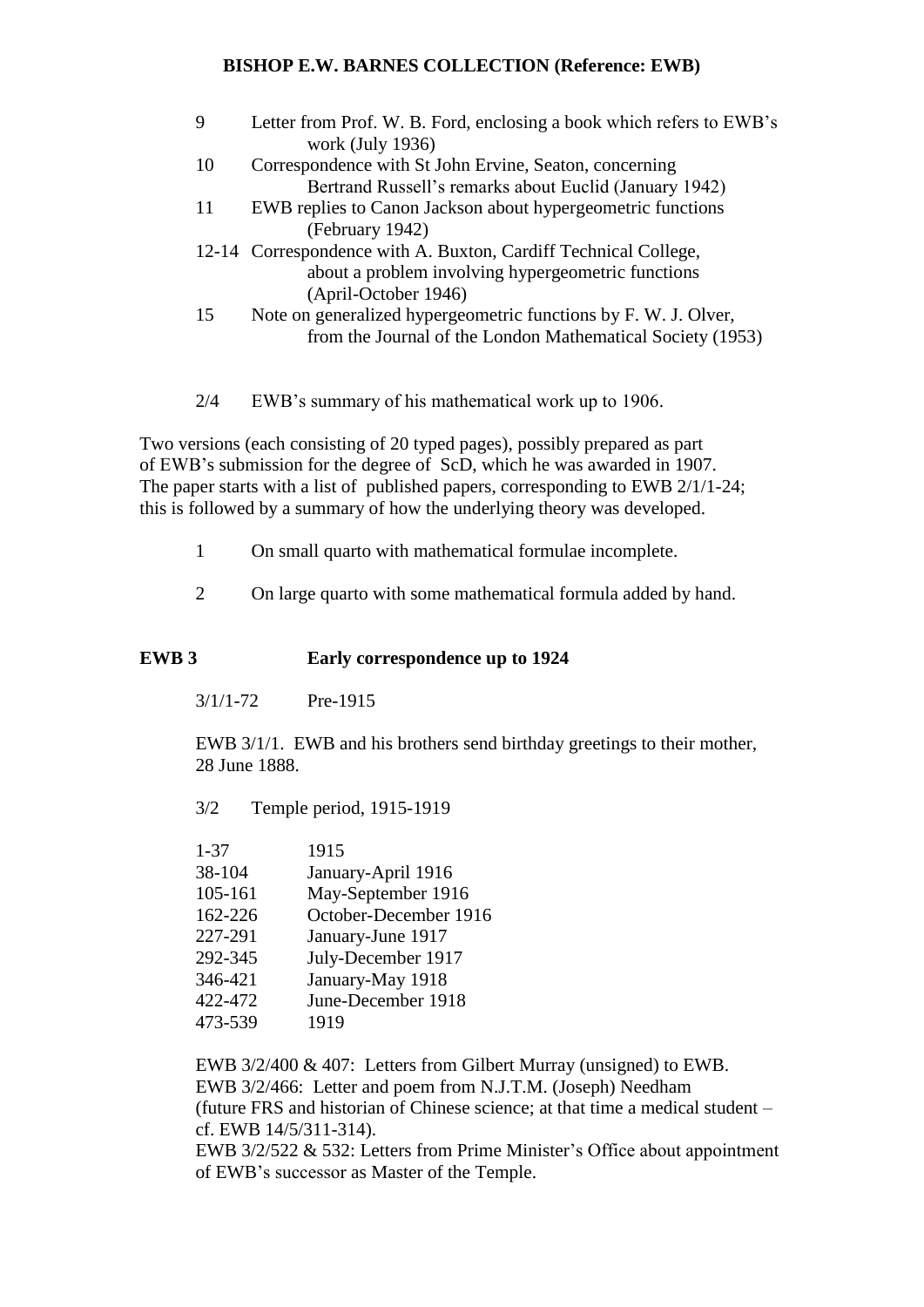3/3 Westminster period, 1920-1924

| $1-66$  | 1920                |
|---------|---------------------|
| 67-127  | 1921                |
| 128-176 | 1922                |
| 177-227 | 1923                |
| 228-247 | January-August 1924 |

EWB 3/3/128 & 128a: Letters from F.C. Burkitt about Albert Schweitzer. EWB 3/3/131: Interesting letter from F.J.S. Jackson to EWB about life under prohibition in the USA.

EWB 3/3/171 & 172: Letters from Prof. J.S. Haldane to EWB. EWB 3/3/247: Photocopy of a private letter from Ramsay MacDonald to a friend about his appointment of EWB to Bishopric of Birmingham - see also EWB 12/2/149a.

# **EWB 4 Personal correspondence with specific individuals**

4/1/1-72 [1941-1947] Allen, Geoffrey Francis CMS China; Archdeacon of Birmingham; Bishop in Egypt. 4/2/1-12 [1929-1937] Anderson, William Louis Vicar of Sparkhill, then of St John's Eastbourne. 4/3/1-22 [1913-1947] Bethune-Baker, James Franklin Lady Margaret Professor of Divinity, University of Cambridge. 4/4/1-108 [1927-1952] Bezzant, James Stanley Exeter College Oxford; Canon of Liverpool; Vice-Principal of Ripon Hall Oxford. 4/5/1-53 [1927-1947] Broom, Robert FRS; Transvaal Museum and Victoria College Stellenbosch. Correspondence about evolution and early hominids (cf. EWB 14/1/11). 4/6/1-12 [1931-1940] Dashwood, H. T. A. Registrar of the Province of Canterbury. 4/7/1-8 [1927-1928] Devine, Alex Headmaster of Clayesmore School. 4/8/1-10 [1942-1944] Drinkwater, Arthur Leopold Rector of Little Bookham, Surrey. 4/9/1-73 [1924-1930] Fawkes, Alfred Vicar of Ashby St Ledgers.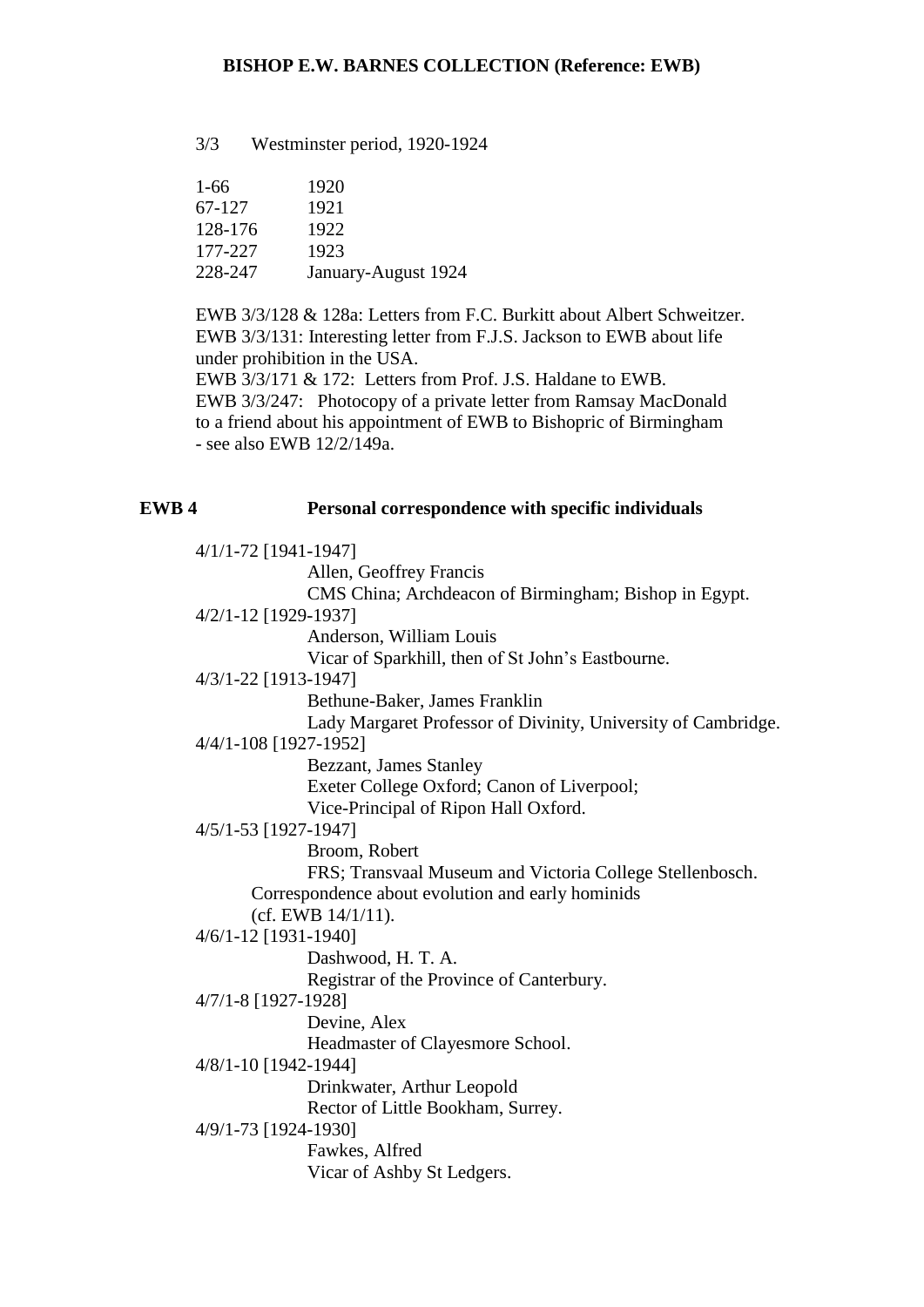4/10/1-9 [1906-1932] Griffith, Charles Edward Thomas Dean of Llandaff. 4/11/1-19 [1926-1931] Harris, James Rendel Biblical scholar, archaeologist and orientalist. 4/12/1-12 [1948] Henderson, R. B. 4/13/1-9 [1926-1933] Kennedy, Henry Alexander Vicar of St George's Edgbaston. 4/14/1-14 [1925-1944] King, Sidney Atwill Vicar of St Michael's Handsworth. 4/15/1-15 [1948] Liddell Hart, Basil Henry Military historian. Correspondence about supposed papyrus fragment of St John's Gospel and campaign for release of German field-marshals in 1948 [on this subject, cf. Foreign Office papers FO 800/846]. Cf. Liddell Hart Centre for Military Studies, King's College London: Liddell 14/9 [1947-1953] Correspondence with EWB. 4/16/1-12 [1925-1930] Lloyd, Arthur Gittins Vicar of St Augustine's Edgbaston. 4/17/1-9 [1930-1939] Lound, Reginald Stanley Vicar of St Anne's Moseley. 4/18/1-12 [1925-1949] Lucas, John Cuthbert Vicar of St Paul's Balsall Heath; Org. Sec. for Church Extension; Vicar of st Augustine's Edgbaston; Canon of Birmingham. 4/19/1-28 [1927-1947] Mallet, Sir Charles Former Liberal MP and historian of Oxford University (and his wife, Lady Margaret Mallet) – see also EWB 12/5. 4/20/1-14 [1932-1939] Raymer, Robert Richmond Rector of Sheldon; Chaplain to British Legation in Athens. 4/21/1-79 [1929-1948] Richardson, Robert Douglas Vicar of Four Oaks, then of Harborne; Canon of Birmingham; Principal of Ripon Hall (cf. EWB 9/5) (and his wife, Linetta de C. Richardson, Professor of Italian at University of Birmingham, 1921-1946). 4/22/1-59 [1925-1948] Rogers, Travers Guy Rector and Canon of Birmingham. 4/23/1-53 [1926-1942]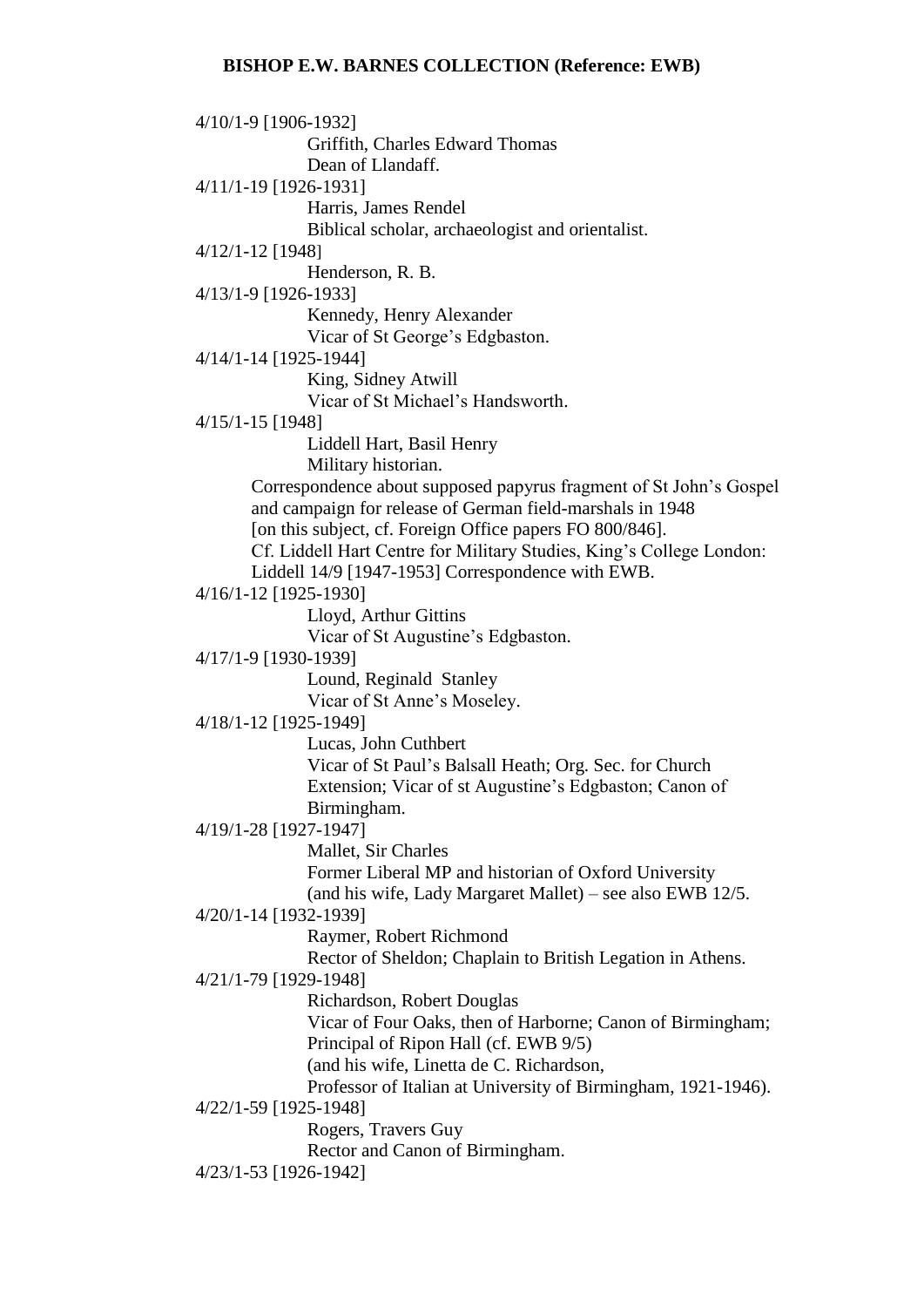Tredennick, George Nesbitt Haydon Vicar of Christ Church Sparbrook; Canon of Birmingham. 4/24/1-6 [1926-1927] Westall, Wilfrid Arthur Edmund Curate of St Aidan's Small Heath. 4/25/1-25 [1925-1939] Buckton, Alys M. Owner of "The Chalice Well"at Glastonbury. EWB 4/25/17-19: Sir Oliver Lodge and EWB reluctant to write references for Miss Buckton.

# **EWB 5 Controversies with Anglo-Catholics**

5/1/1-162 To 1926

Particularly important for the history of Anglo-Catholic practices in Birmingham are EWB 5/1/159 & 162 from Rev. J.H. Newsham-Taylor, former chaplain to Bishop Russell Wakefield, whom he had advised after making a close study of Bishop Gore's attitude to Reservation. He suggests that blame for the situation faced by EWB did not lie with Bishop Wakefield personally but rather with the whole Bench of Bishops in the years 1914-1924.

- 5/2/1-89 1927-28
- 5/3/1-84 1929-31
- 5/4/1-113 1932 onwards
- 5/5/1-28 1910-1930

Correspondence about Reservation in the time of EWB's predecessor, Bishop Russell Wakefield (1910-1923)

5/6/1-133 1925-1927 134-242 1928-1937 Prayer Book Revision (see separate handlist for EWB/5/6/1-242)

5/7/1-13 1927-1938 Prayer Book Revision (additional correspondence) – cf. EWB 14/1

5/8/1-14 1927 Canon Bullock-Webster's denunciation – see also EWB 5/11

Chronology of related events in 1927:

25 Sep EWB preaches on Evolution at Westminster Abbey. 6 Oct EWB preaches on Christian Sacraments at St Martin's Birmingham.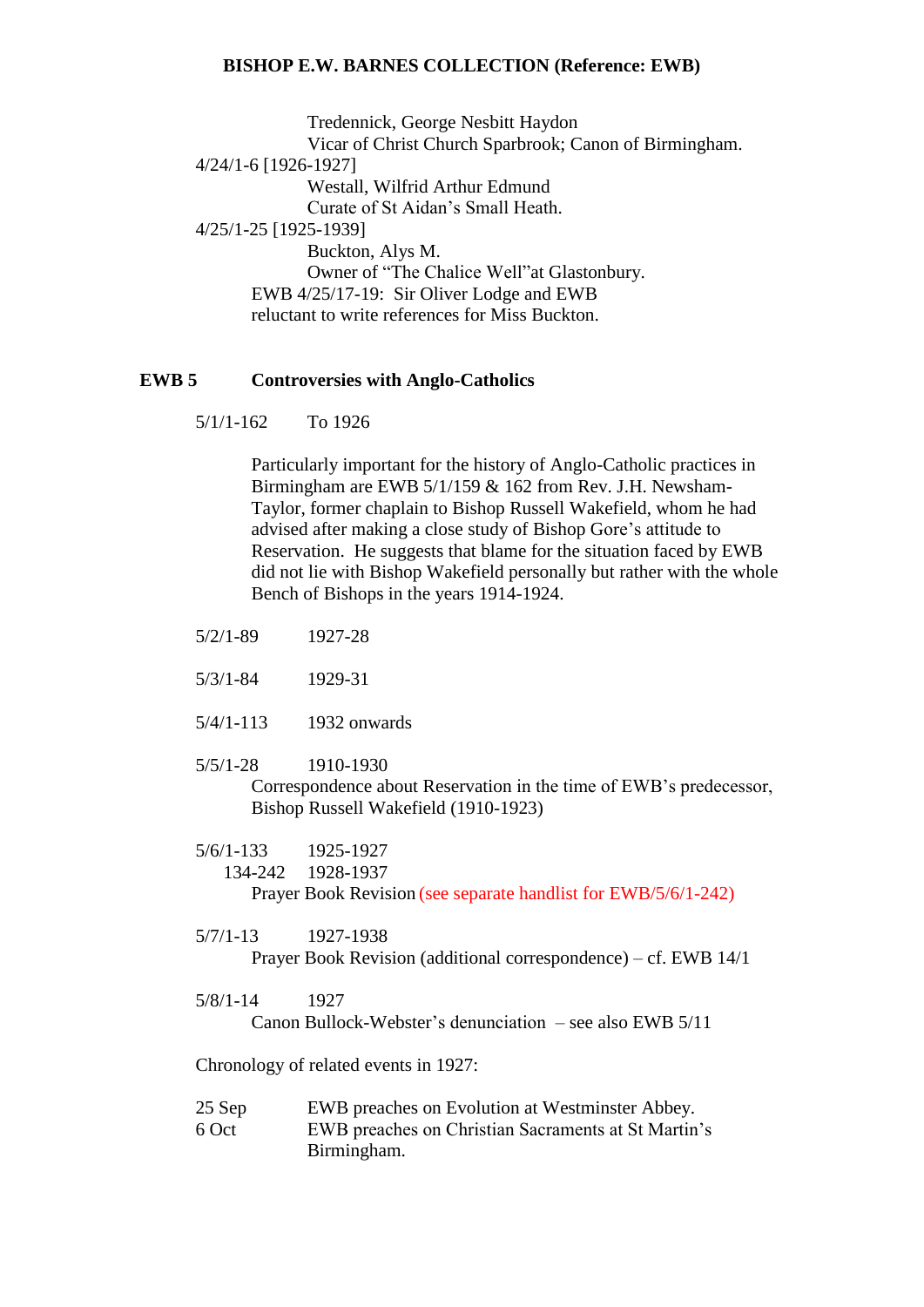| 16 Oct | EWB preaches at St Paul's Cathedral and is interrupted by     |
|--------|---------------------------------------------------------------|
|        | Canon Bullock-Webster, who denounces him as a heretic.        |
| 20 Oct | EWB writes an open letter to the Archbishop of Canterbury,    |
|        | which is published in The Times.                              |
| 22 Oct | Archbishop Davidson's reply is published in The Times.        |
|        | EWB notes that he has received some 230 letters in one day.   |
| 27 Oct | EWB writes a second letter to the Archbishop, which is also   |
|        | published in The Times.                                       |
| 5 Nov  | EWB notes that he has received more than 1700 letters in      |
|        | addition to his normal post-bag. By 14 Nov this has risen to  |
|        | "well-nigh two thousand letters" and by 19 Jan 1928 to "well" |
|        | over 2000". Most of these have survived – see EWB $5/11$ .    |

#### 5/9/1-191

Anglo-Catholic Convention (July 1929)

5/10 Correspondence about EWB's refusal to institute Rev. G. D. Simmonds as Vicar of St Aidan's, Small Heath (1931) (see also EWB 7/17)

> 1-100 101-200 201-300 301-430

5/11 Correspondence following the Bullock-Webster denunciation (September-December 1927)

> 1-585 586-1106 1107-1535

EWB 5/11/148: Julian Huxley to EWB. Huxley was a third cousin of EWB's wife, Adel. EWB 5/11/575: Prof. W.E. Soothill (former Methodist missionary in China) writes to support EWB's attitude to Anglo-Catholics.

## **EWB 6 "Rebel" Parishes and Anglo-Catholic Communities, including Temple Balsall and Society of the Incarnation**

The parishes concerned were those where priests of an Anglo-Catholic tendency refused to conform with EWB's rulings on doctrinal matters. EWB 6 covers general correspondence about disputes. Correspondence with individual "rebel" clergy is in EWB 7.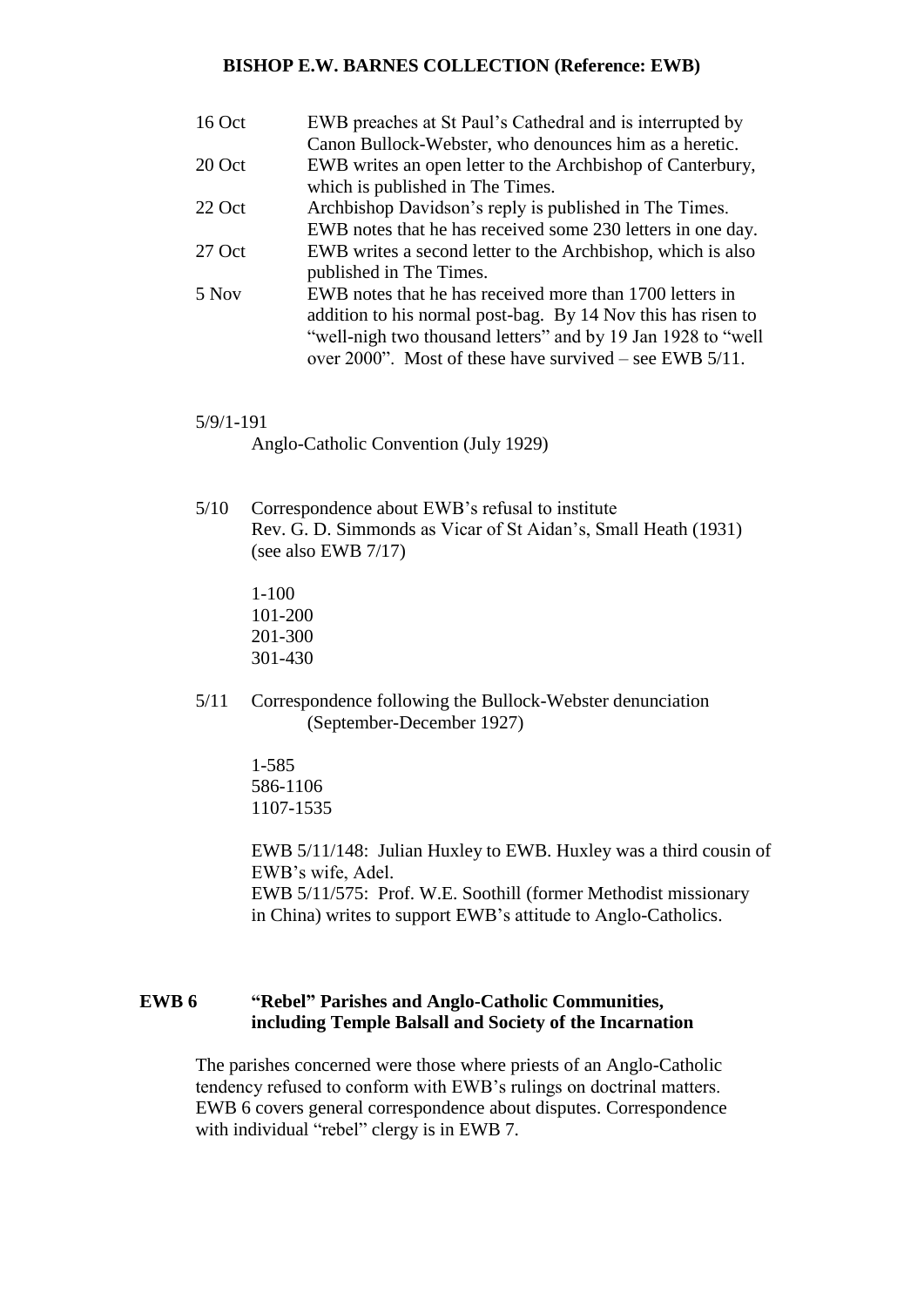6/1/1-5 Lists of "rebel" parishes and clergy (1925-1947).

These were lists prepared for EWB and updated as disputes were settled or priests retired. The parishes concerned were:

Aston Brook: St Mary's Boldmere: St Michael's Bordesley**:** St Alban's, St Patrick's Deritend: St Gabriel's Duddeston: St Anne's Edgbaston: St James's Hill Street: St Jude's Ladywood: St Margaret's Newtown Row: St Stephen's Saltley: St Saviour's Small Heath: All Saints, St Aidan's, St Gregory's, St Oswald's Sparkbrook: St Agatha's Stirchley: Church of the Ascension

6/2 St Aidan's, Small Heath

Events surrounding EWB's refusal to institute Rev. G. D. Simmonds as vicar of the parish. Simmonds was subsequently instituted by the Archbishop of Canterbury and a court case was brought against EWB; details of this are in EWB 5/10 & EWB 7/17.

1-18 Background material, 1921-1929 19-120 November-December 1929 121-209 January-March 1930 210-297 May-December 1930 298-334 January-June 1931 335-397 July 1931 398-473 August 1931 474-509 September 1931-May 1946 510-529 Miscellaneous undated cuttings etc.

6/3 St Jude's 1-95 1913-1944

6/4 St Mark's, Washwood Heath 1-83 1918-1925 84-162 1926-1942

6/5 Church of the Ascension, Stirchley (see also EWB 7/4) 1-33 1913-1927 34-100 March-July 1929 101-174 August 1929 – February 1930

6/6 St Michael's, Boldmere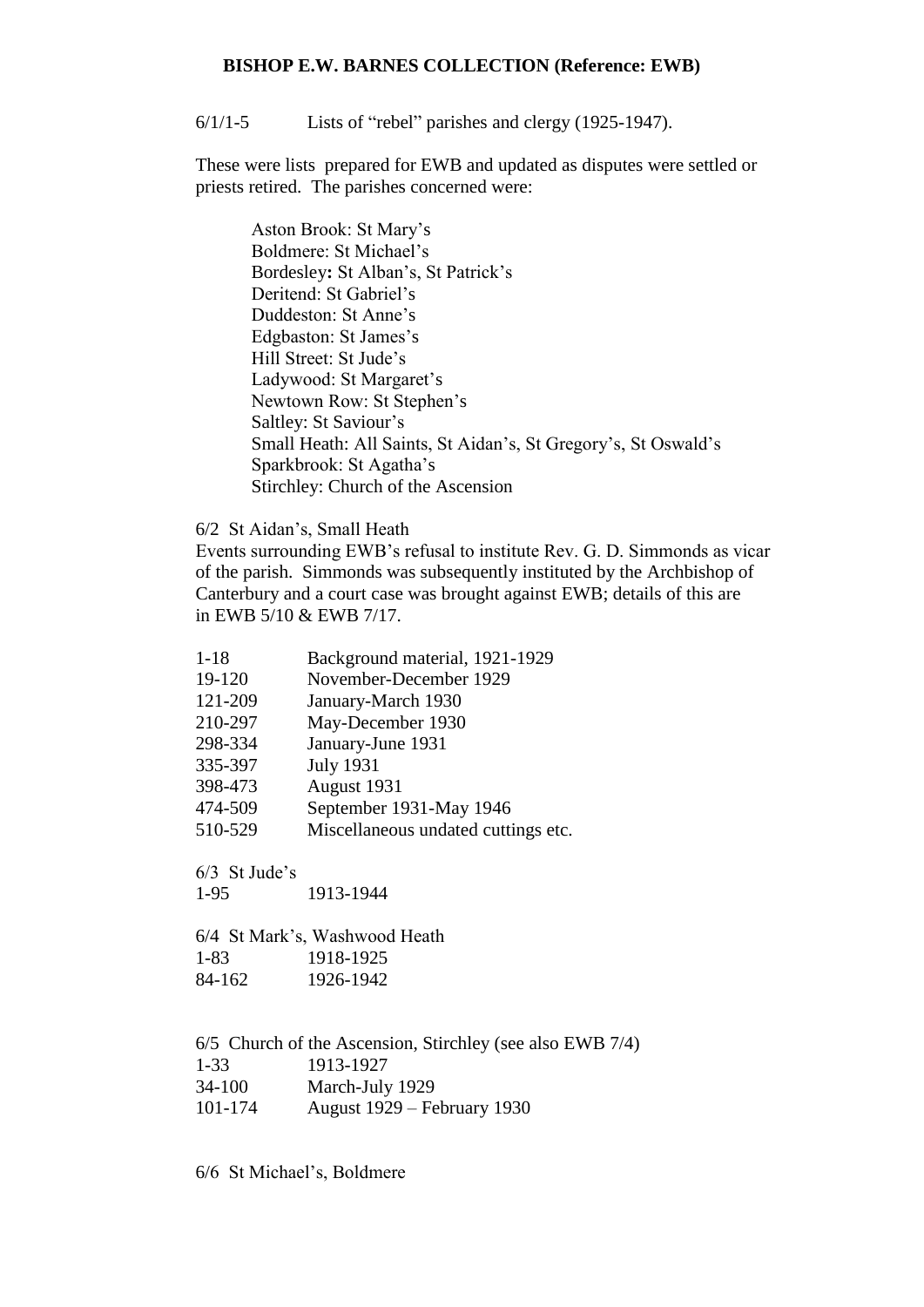Mainly about purchase of the advowson 1-43 1929-1930

6/7 Society of the Incarnation, Saltley (an Anglican convent) Convent recognised by EWB in 1929 but relations with the Superior, Mother Gertrude, continued to be uneasy. She died in 1930 and was succeeded by Mother Alice; she was succeeeded by Mother Mildred Mary. The convent was evacuated to Temple Balsall during the Second World War. Problems arose about licensing of chaplains. 1-95 1926-1947

6/8 Temple Balsall Correspondence about the appointment of a Vicar and Master of the Hospital. 1-21 1936-1939

# **EWB 7 Correspondence with individual "rebel" clergy**

These were clergy who followed certain Anglo-Catholic practices, such as those connected with Reservation of the Host, which EWB regarded as unlawful in the Church of England.

| 7/1/1-87 [1925-1948]                              |
|---------------------------------------------------|
| Badger, George Edwin                              |
| Canon; Vicar of Bishop Ryder's Church;            |
| Rural Dean of Central Birmingham;                 |
| Perpetual Curate of Crofton Hackett.              |
| 7/2/1-32 [1921-1929]                              |
| Barlee, Arthur Harold                             |
| Perpetual Curate of St Aidan's Small Heath.       |
| 7/3/1-42 [1914-51]                                |
| Belton, Francis George                            |
| Vicar of St Patrick's Bordesley; Canon.           |
| 7/4/1-70 [1925-1948]                              |
| Blood, Edward Lewis                               |
| Vicar of St Stephen's Newtown Row.                |
| 7/5/1-10 [1930]                                   |
| Boyle, Noel Stuart Stirling                       |
| Vicar of St Benedict's Bordesley.                 |
| 7/6/1-108 [1913-1936]                             |
| Brown, Cyril Alfred                               |
| Vicar of St Gregory's Small Heath.                |
| 7/7/1-72 [1923-1953]                              |
| Clark, Dudley                                     |
| Vicar of St Alban's Bordesley.                    |
| 7/8/1-15 [1927-1937]                              |
| Jones, David Robert                               |
| Curate of St Wulfstan's Selly Oak                 |
| (and without permission: St Aidan's Small Heath). |
| 7/9/1-62 [1913-1941]                              |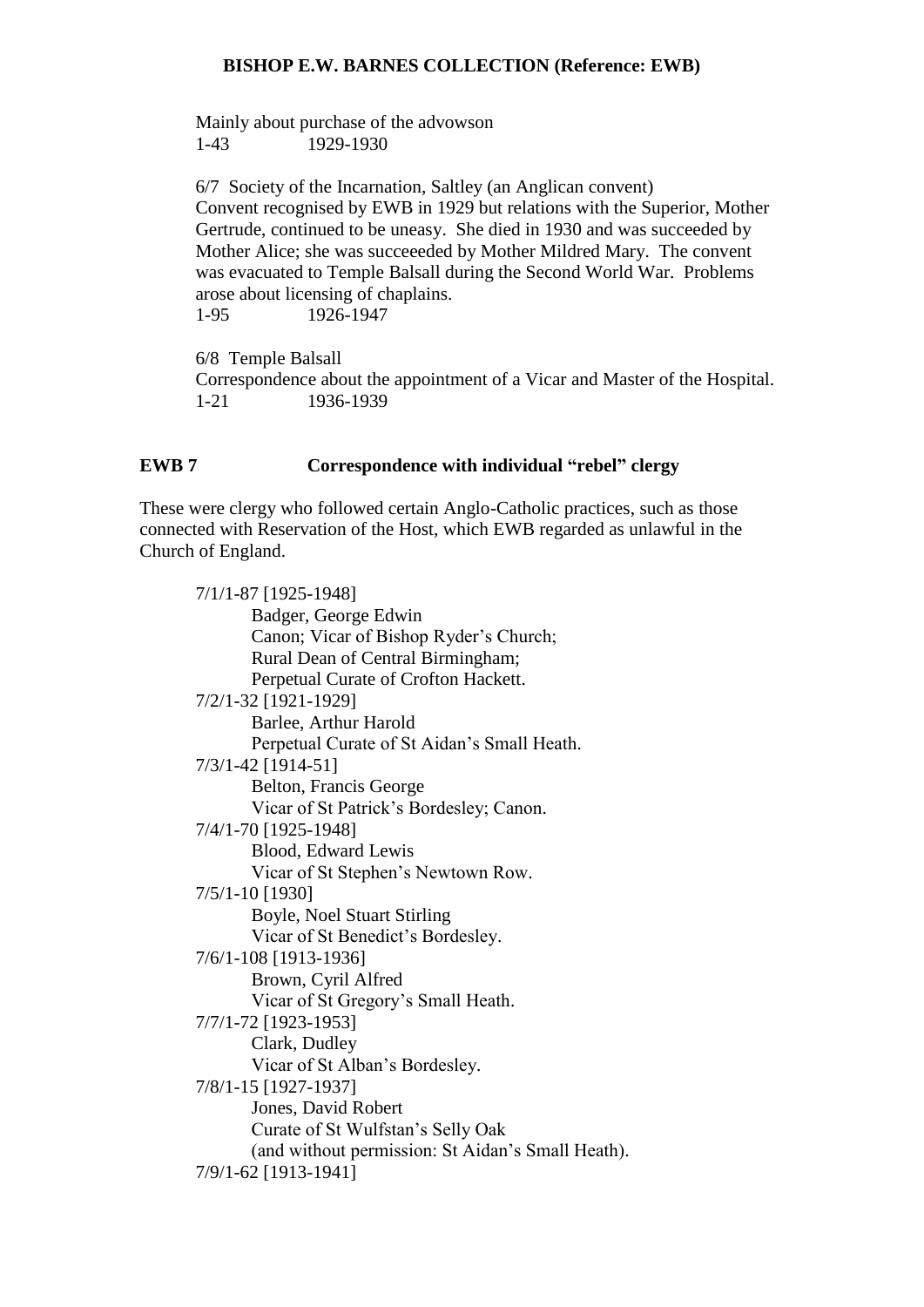Kirtland, Charles Thomas Vicar of St Margaret's Ladywood. 7/10/1-74 [1922-1941] Langford-James, Richard Lloyd Vicar of St James's Edgbaston. 7/11/1-48 [1923-1942] Leach, Edward Vicar of St Oswald's Bordesley. 7/12/1-3 [1929] - (see also EWB 6/5) Lyle, Robert Vacy Curate of the Church of the Ascension Stirchley. 7/13/1-22 [1930-1945] Meatyard, Oswald Ernest Vicar of St Gabriel's Deritend. 7/14/1-14 [1924-1932] Merrilees (Grome-Merrilees), William Vicar of St Anne's Duddeston. 7/15/1-45 [1921-1942] Neison, Herbert Douglas Vicar of St Saviour's Saltley; Rural Dean of East B'ham. 7/16/1-99 [1913-1939] Rosenthal, George David Vicar of St Agatha's Sparkbrook. 7/17/1-45 [1931-1946] - (see also EWB 5/10) Simmonds, George Doyle Perpetual Curate of St Aidan's Small Heath. 7/18/1-41 [1924-1941] Tyndall, Edward Denis Vicar of St Jude's Hill Street. 7/19/1-12 [1924-1938] Vidler, Alexander Roper Curate of St Aidan's Small Heath. 7/20/1-80 [1926-1941] Wainwright, Ronald Charles Vicar of St Mark's Washwood Heath. 7/21/1-44 [1914-1937] Walker, Arthur Edmund Legh Vicar of St Mary's Aston Brook. Other clergy involved: Faulkes, Charles Henry Permitted to officiate at St Margaret's Ladywood, 1925-1934. Hunt, Cecil Bertram Curate of St Barnabas's Balsall Heath, 1913-1919; and of St Patrick's Bordesley, 1919-1940. Long, Charles Newell Hon. Canon 1918; Chaplain of Diocesan Rescue Home from 1925. Mason, Aidan Curate of St Mary's Aston Brook, 1924-1930. Noke, Hubert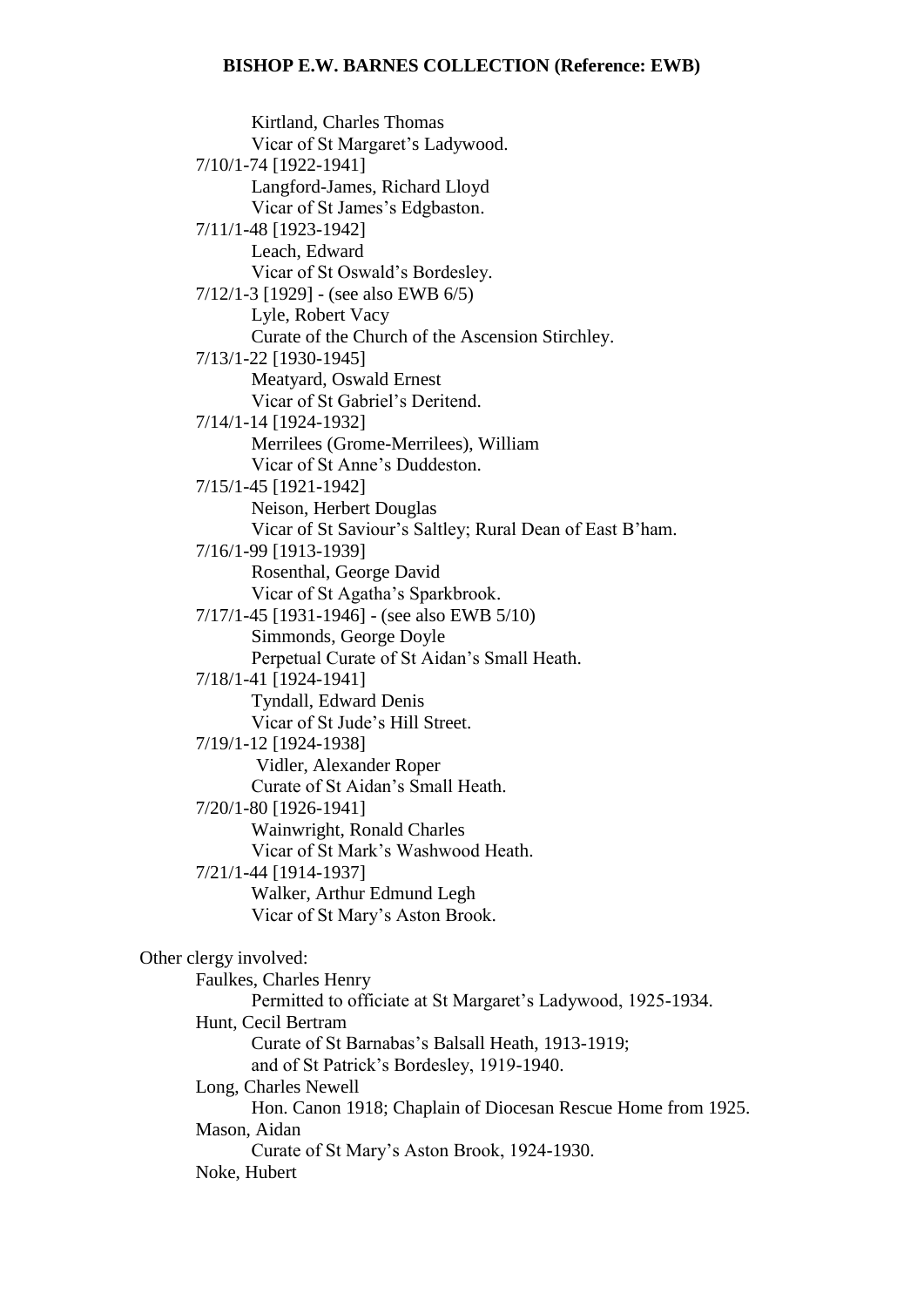Vicar of Stirchley, 1919-1929. Pearson, Kenneth Arthur Officiating without permission or licence at St Alban's Bordesley. Sharp, Percy Edward Curate of St Agatha's Sparkbrook, 1923-1929; Vicar of St Chad's from 1939. Whitaker, Clement Geoffrey Officiating without permission or licence at St Margaret's Ladywood.

### **EWB 8 Birmingham Diocesan Matters**

8/1/1-174 [1923-1940] Correspondence with Diocesan Secretary, Canon Stuart Morris (for whom see also EWB 11)

8/2/1-178 [1925-1951] Correspondence with Legal Secretary, Charles Ekin

8/3/1-238 [1927-1952] Licensing of Clergy

Includes correspondence with:

Rev. A. T. Ford, Rev. J. L. Norden, Rev. A. M. MacLulich, Rev. A. D. Hill, Rev. C. E. Elton, Rev. W. J. Jenner, Rev. P. K. Challen, Rev. W. A. Cross, Rev. A. W. S. Holmes, Rev. G. W. Mayes.

8/4/1-13 [1927-1947] Women Preachers (see also EWB 5/2/21)

8/5/1-21 [1924-1952] Examining Chaplains

8/6/1-10 [1926-1952] Birmingham Cathedral

8/7/1-36 [1926-1940] Chapter Meetings

- 8/8/1-71 [1926-1947] Education
- 8/9/1-76 [1924-1952] Diocesan Board of Finance

8/10/1-10 [1936-1937] Endowments of Bishopric of Birmingham

8/11/1-99 [1926-1949] Appeals for Funds (1926-1937)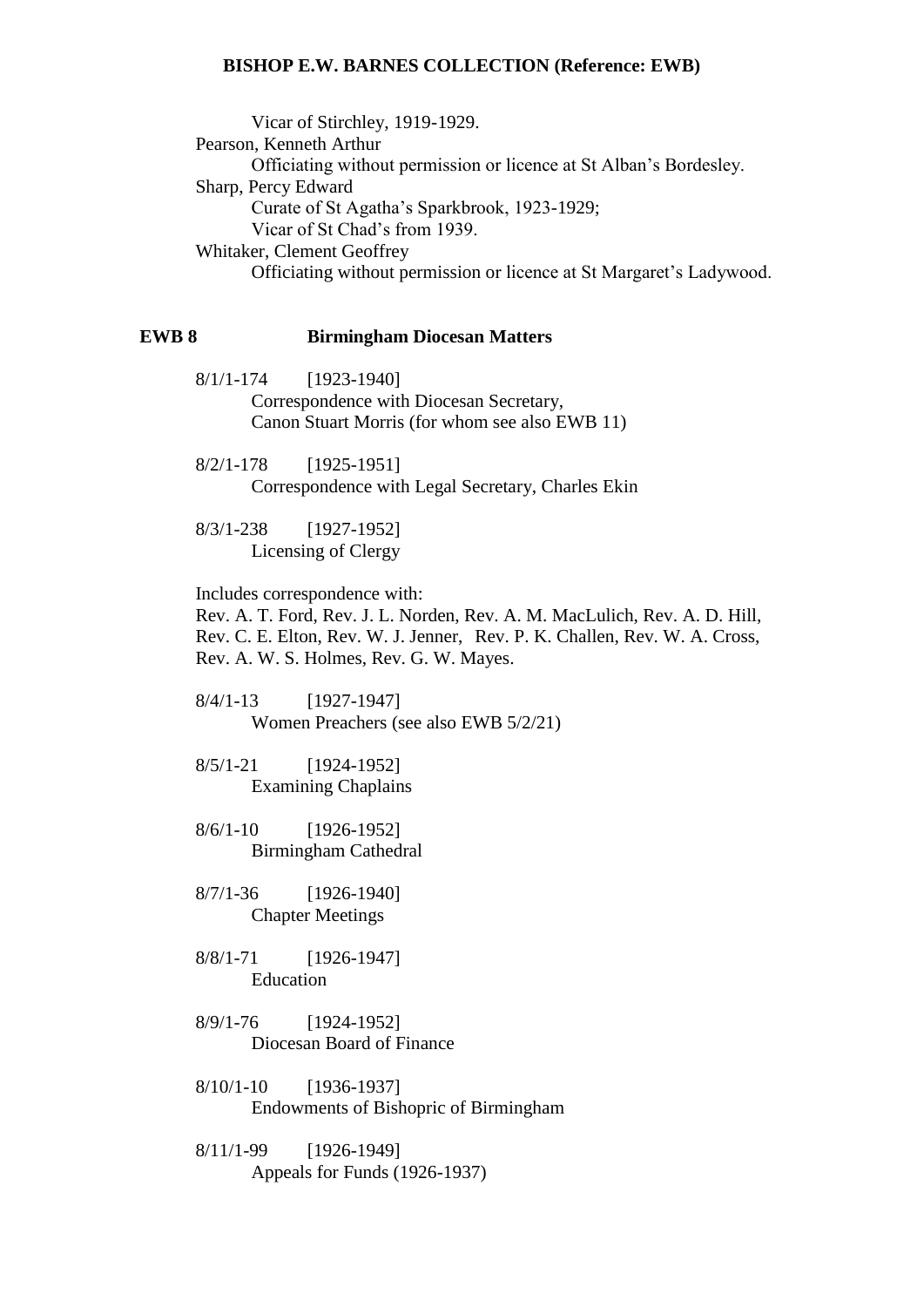and Ten Year Forward Movement

- 8/12/1-164 [1925-1948] Diocesan Conferences
- 8/13/1-51 [1924-1933] Consecration as Bishop and matters of patronage
- 8/14/1-99 [1949] Twenty-fifth Anniversary as Bishop
- 8/15/1-229 [1953] Resignation as Bishop
- 8/16/1-49 [1942] Visits of Archbishops
- 8/17/1-53 [1930-1950] Birmingham Christian Council
- 8/18/1-36 [1925-1945] Church Association
- 8/19/1-30 [1932-1947] Church Lads Brigade and Boys' & Girls' Union
- 8/20/1-103 [1928-1949] Prison Gate Mission
- 8/21/1-4 [1926-1927] Foundation of Clergy Wives Club – see also EWB 8/22
- 8/22/1-85 [1926-1952] Bishop's Parties
- 8/23/1-5 [1935-1938] Preparation for Marriage

# **EWB 9 General Ecclesiastical and Social Matters**

9/1 Correspondence with Archbishops of Canterbury and York 1-54 1915-1927 55-110 1928-1934 111-174 1935-1946 175-236 1947-1953 9/2 Correspondence with other Bishops

1-127 1925-1948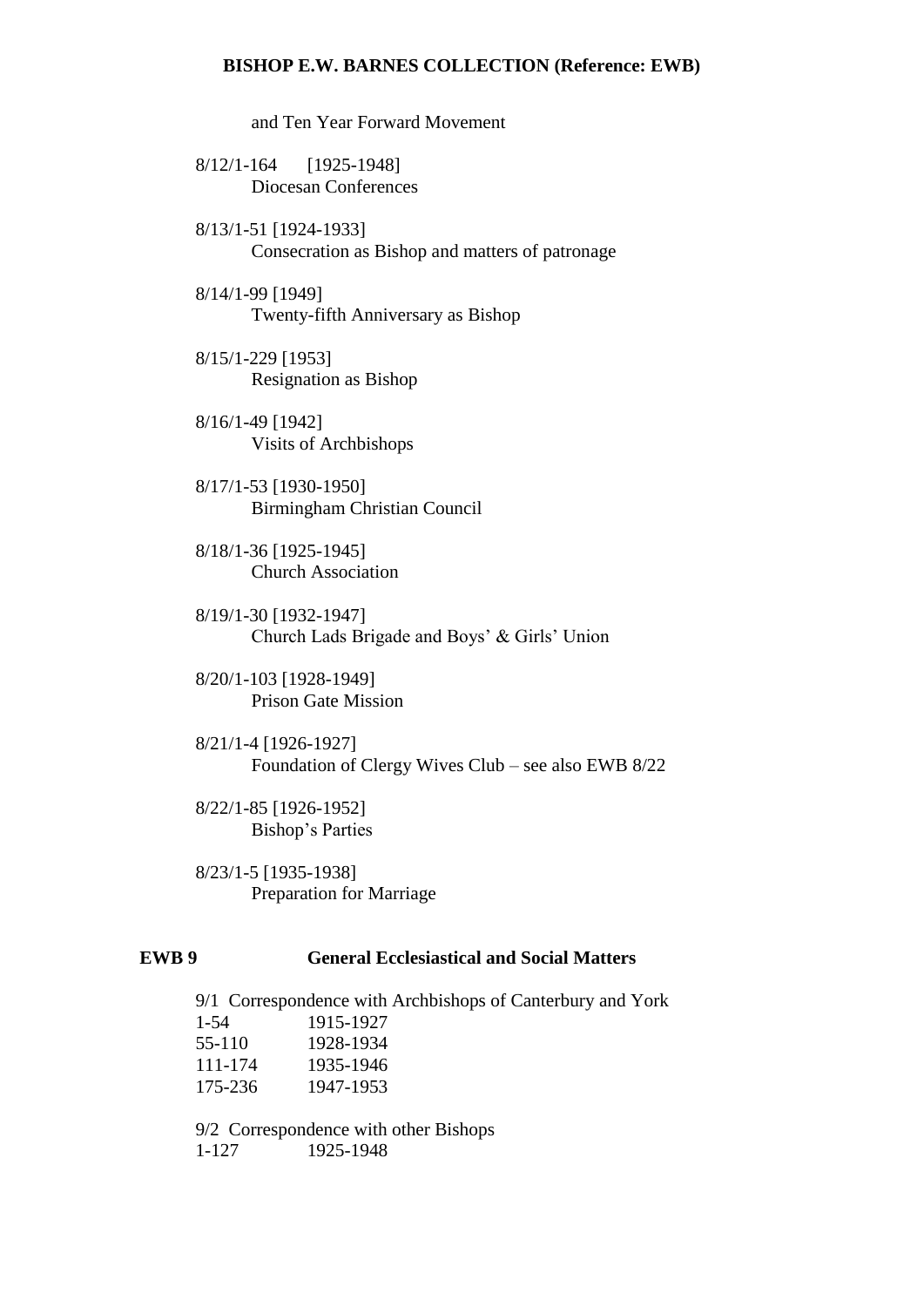9/3 Patronage of Societies 1-261 1924-1952

9/4 Bishops' Retirement Measure 1-35 1948-1950

9/5 Ripon Hall (incl. some personal corresp. with Rev. H.D.A. Major) 1-91 1924-1946 92-228 1947-51

EWB 9/5/206: Letter from Dorothy M. Ward [daughter of Mrs Humphry Ward], a governor of Ripon Hall. She was a third cousin of EWB's wife, Adel - cf. Julian Huxley, EWB 5/11/148. [Cf. Masterman papers, CFGM 16/2/24, 17/4/2 etc.]

9/6 Council of Christian Ministers 1-26 1926-1933

9/7 South India Scheme: Synod of Clergy 1-16 1943

9/8 India 1-45 1930-1944

9/9 Bishop Hughes Trust 1-41 1932-1939

Joshua Pritchard Hughes was Bishop of Llandaff from 1905 to 1931. EWB was one of his examining chaplains, 1906-1920, and was a Trustee.

9/10 Harold Buxton Trust 1-78 1927-1951

Harold Jocelyn Buxton was Archdeacon of Cyprus, 1928-1933, then Bishop of Gibraltar. He founded the Trust in 1919; for a survey of the first 25 years of its work see EWB 9/10/39.

9/11 Coal Crisis, 1926 1-34 1926-1929

9/12 Court Case against Cement Companies,. 1-616 1940-1941 [various letters and pamphlets; not in folders]

EWB followed up allegations that cement manufacturers were making excess profits as a result of raising prices at a time of high demand for cement to build air-raid shelters. This resulted in legal action being brought against him.

9/13 Reunion of Churches 1-12 1939-1941

9/14 Industrial Christian Fellowship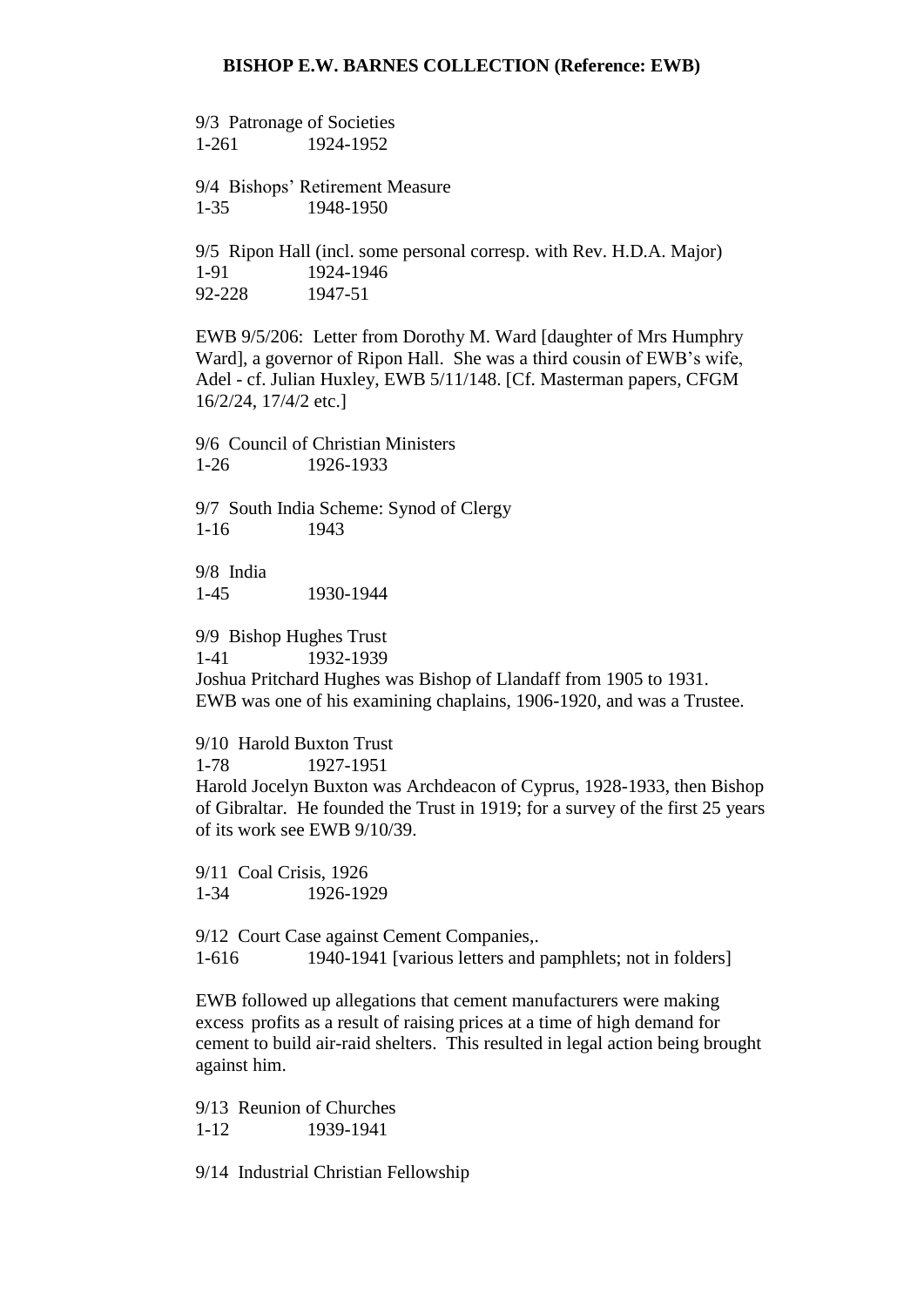1-84 1926-1953 9/15 Bombing 1-18 1937 9/16 Postwar Reorganisation 1-28 1941-1945 9/17 Convocation: Committee on Marriage and Divorce 1-45 1930-1932 46-80 1933-1935 9/18 Marriage and Divorce: general correspondence 1-103 1927-1937 104-202 1938-1952 9/19 Eugenics 1-112 1926-1951 EWB 9/19/21: R. A. Fisher to EWB (cf. EWB 9/18/31, p.2 ff. and EWB 14/5/640-642) 9/20 Birth Control 1-62 1925-1936 EWB 9/20/5-6: Bertrand Russell and EWB about motion in House of Lords. EWB 9/20/14: Dr Marie Stopes congratulates EWB on sermon.  $9/21$  Artificial Insemination<br>1-29 1939-1945 1939-1945 9/22 Interdepartmental Committee on Abortion and MCU 1-27 1932-1938 9/23 Drift of Adolescents from the Church 1-8 1927 9/24 Paddington Estate Commissioners 1-11 1938-1943

#### **EWB 10 Birmingham Institutions**

10/1 University of Birmingham 1-37 1925-1944

10/2 Queen's College 1-178 1923-1934 179-313 1935-1951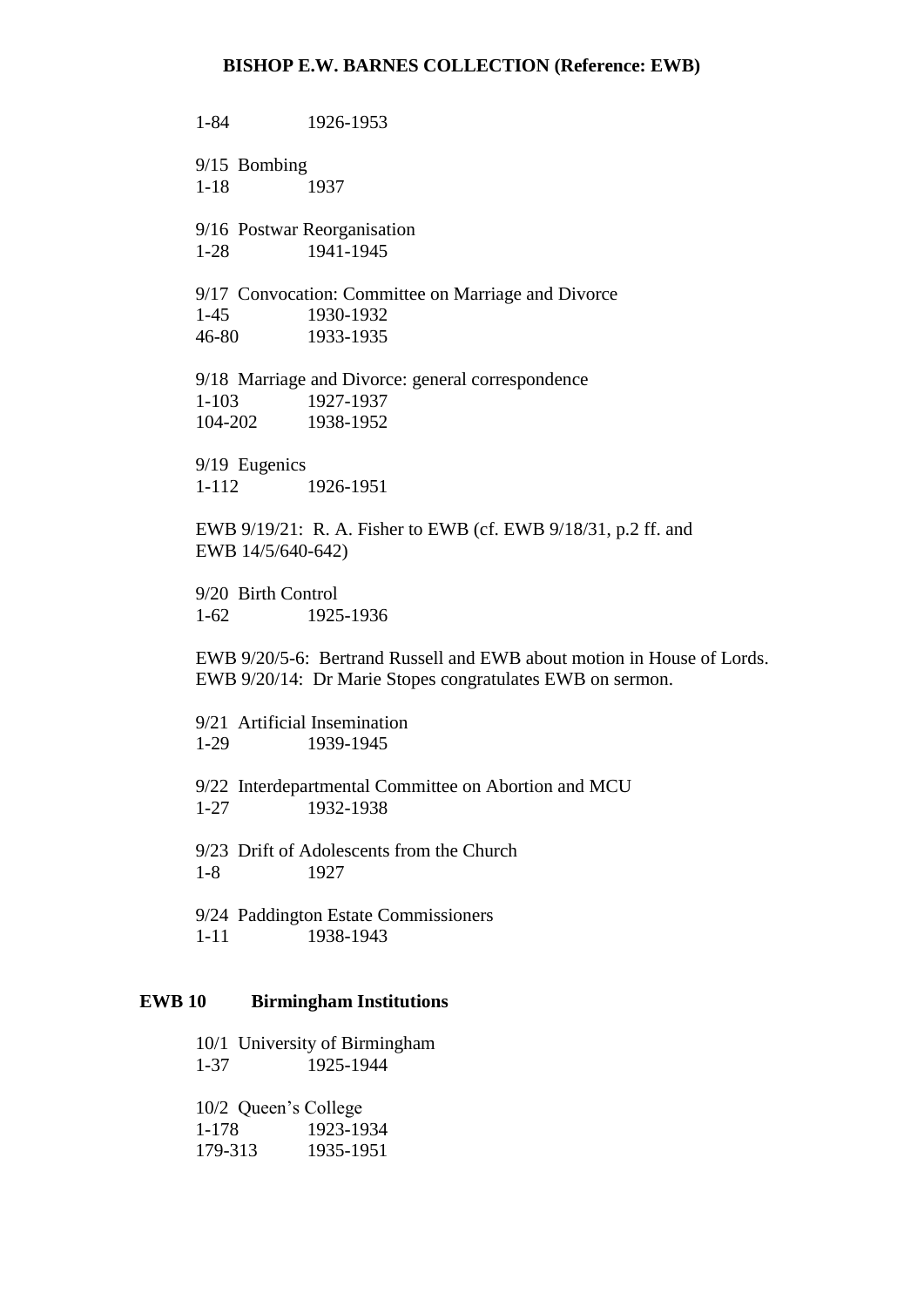10/3 King Edward's School 1-64 1930-1953 10/4 Bluecoat School 1-31 1929-1934 10/5 Birmingham Copec Housing Society 1-37 1925-1930 10/6 Ear Nose & Throat Hospital Appeal 1-18 1937-1945 10/7 Lord Mayor, including Victory Celebrations 1945 1-61 1933-1945

# **EWB 11 Pacifism**

Includes:

(1) Extensive correspondence with Gerald Bailey, Secretary of the National Peace Council (temporarily called National Council for Prevention of War), of which EWB was a Vice-President.

(2) Extensive correspondence with (and about) Stuart Morris, who was EWB's Diocesan Secretary until 1937, when he renounced holy orders and resigned to work full-time for the Peace Pledge Union, which developed from the Pacifist Pledge of Canon H.R.L. (Dick) Sheppard. Stuart Morris also acted as Public Relations Officer for the Central Board for Conscientious Objectors. He was tried under Official Secrets Act in 1943 and sentenced to 9 months in prison but resumed work for the PPU after his release.

| $11/1/1-632$ | 1924 - July 1939                                            |
|--------------|-------------------------------------------------------------|
|              | Includes correspondence about Italian campaign in Abyssinia |
|              | and Spanish Civil War                                       |
| $1-103$      | October 1924 – February 1930                                |
| 104-161      | February 1930 - April 1932                                  |
| 162-240      | June 1932 – January 1935                                    |
| 241-330      | February 1935 – May 1936                                    |
| 331-400      | June 1936 – October 1936                                    |
| 401-472      | January 1937 – August 1937                                  |
| 473-547      | September 1937 – September 1938                             |
| 548-632      | October 1938 – July 1939                                    |
|              |                                                             |

EWB 11/1/24: Pledge to support the Geneva Protocol of 1924 made by Oswald Mosley, candidate in Smethwick by-election.

| $11/2/1 - 627$ | September 1939 – 1942         |
|----------------|-------------------------------|
| $1 - 77$       | September 1939 – October 1939 |
| 78-160         | October 1939 – December 1939  |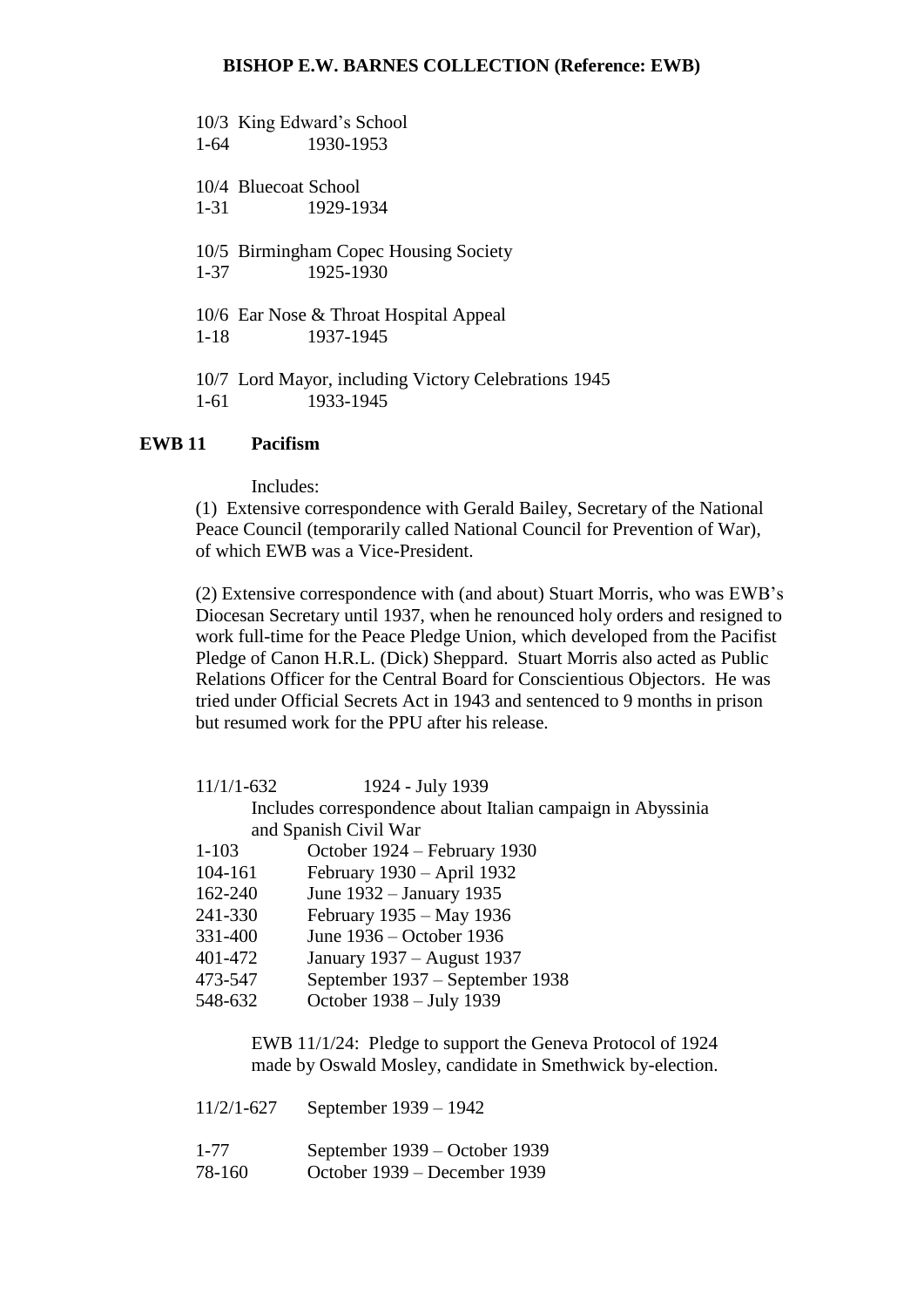| 161-222 | January 1940 – May 1940    |
|---------|----------------------------|
| 223-320 | June 1940 – October 1940   |
| 321-421 | October 1940 – April 1941  |
| 422-512 | April 1941 – December 1941 |
| 513-627 | 1942                       |

EWB 11/2/8: Lancelot Hogben writes to EWB, who was his Tutor at Trinity; EWB's reply EWB 11/2/15; see also EWB 11/2/65-66.

From 1940 there is an increasing amount of correspondence about Conscientious Objectors. EWB intervened with the authorities in a number of cases.

11/3/1-684 1943 – 1952

Includes correspondence about trial of Stuart Morris in January 1943. Also includes correspondence with War Resisters' International, whose President was Laurence Housman.

| $1 - 100$ | January 1943 – June 1943       |
|-----------|--------------------------------|
| 101-202   | June 1943 – November 1944      |
| 203-300   | December 1944 – September 1945 |
| 301-402   | September 1945 - April 1947    |
| 403-507   | October 1947 – December 1949   |
| 508-561   | 1950                           |
| 562-626   | 1951                           |
| 627-684   | 1952                           |

EWB 11/3/390-395: Correspondence between Stuart Morris and EWB about the sentencing of Dr Alan Nunn May for espionage; Nunn May was an old boy of King Edward's School.

EWB 11/3/443: Ms.draft of EWB's obituary for The Times of Rev. Leyton Richards, Minister of Carr's Lane Methodist Church. (cf. EWB 14/5/383-387).

# **EWB 12 Sermons, Writings, Broadcasts etc.**

12/1 Notes for sermons etc.

1-576 not in folders; mainly ms.; some ts. with ms. annotations.

1-83 1902-1915 84-146 1916 147-267 1917-1920 268-403 1921-1926

404-790 in folders by year; mainly ts.

404-576 1927-1939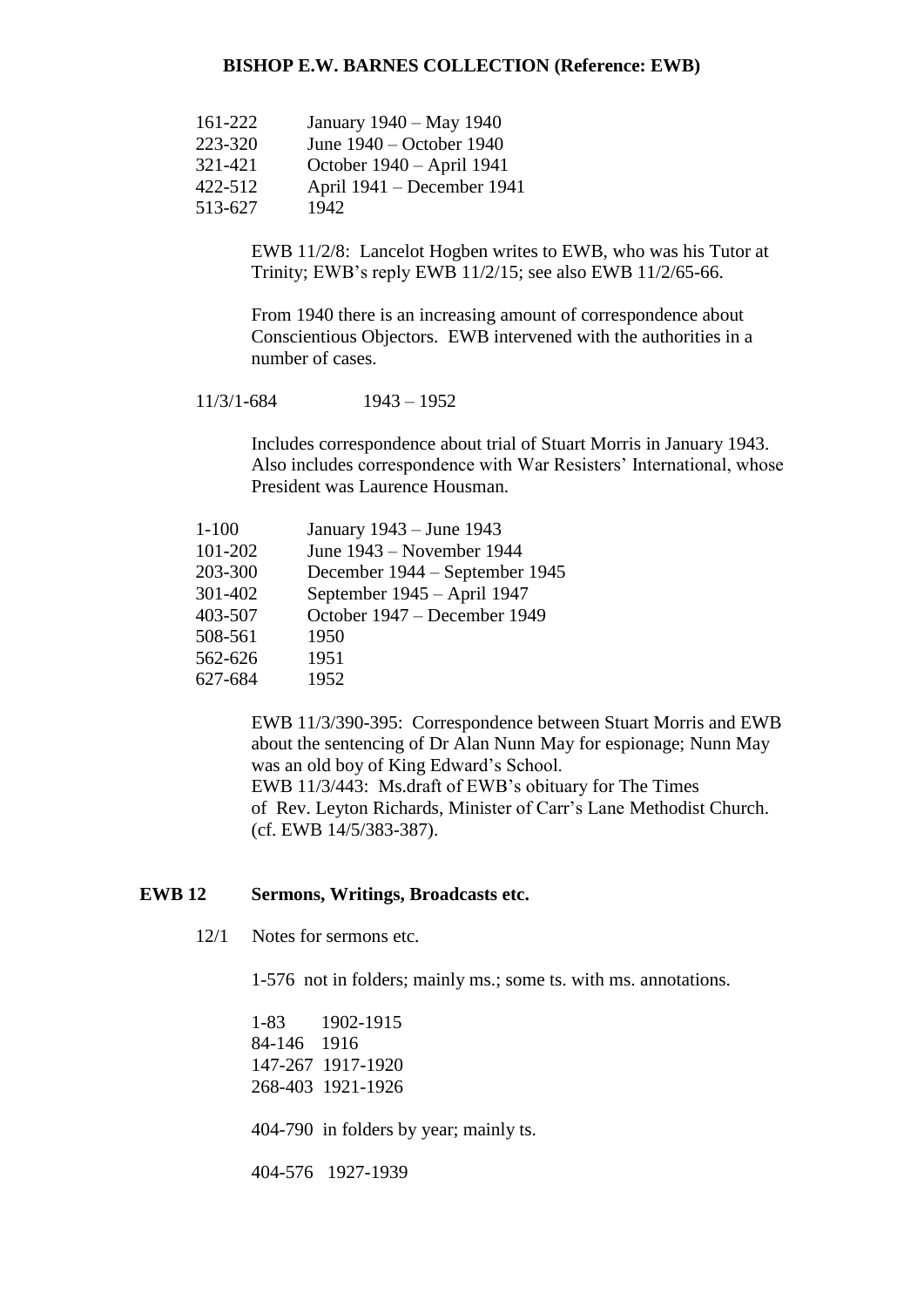EWB 12/1/411: In a speech at Rugby School on 29 May 1927, EWB mentions that he is "connected by family ties with Dr Arnold". This arose from his wife, Adel, being a great granddaughter of Martha Arnold, elder sister of Dr Thomas Arnold – hence the connection with Julian Huxley and Dorothy Ward (EWB 5/11/148 & 9/5/206).

577-790 1940-1952

791-947 Miscellaneous undated

12/2 General correspondence about 'The Rise of Christianity', 1947-1953

| 1-99      | January 1947 - July 1947      |
|-----------|-------------------------------|
| 100-199   | July 1947 – October 1947      |
| 200-299   | October 1947                  |
| 300-399   | October 1947                  |
| 400-499   | October 1947                  |
| 500-599   | October 1947 – November 1947  |
| 600-699   | November 1947 – December 1947 |
| 700-799   | December 1947 – June 1948     |
| 800-899   | June 1948 – September 1948    |
| 900-999   | September 1948 – June 1949    |
| 1000-1077 | June 1949 – December 1950     |
| 1078-1137 | 1951-1953 [plus some undated] |
|           |                               |

EWB 12/2/91: John Barnes, EWB's son, writes from British Embassy in Washington.

EWB 12/2/149a: Mrs Ishbel Ridgley, dau.of Ramsay MacDonald, writes of her father's regard for EWB – cf. EWB 3/3/247. EWB 12/2/151a, b: Rev. Mervyn Stockwood congratulates EWB and reply (see also EWB 14/5). EWB 12/2/551: The Headmaster of Wrekin College sends amusing unpublished extract from correspondence between former Archbishop of Canterbury and Bishop Colenso.

- 12/3 Correspondence with publishers and editors 1-179 'The Rise of Christianity', 1944-1953 180-207 Messrs Newnes, 1922-1942
- EWB 12/3/206-207: Two ms. letters from Eric Partridge (later well known as a lexicographer).

| 208-329 | 'Church of England Newspaper', 1926-1936 |
|---------|------------------------------------------|
| 330-340 | 'Evening Standard', 1935                 |

12/4 Modernism 1-135 1926-1950

EWB 12/4/4-5: Letter from Sir Francis Younghusband and EWB's reply.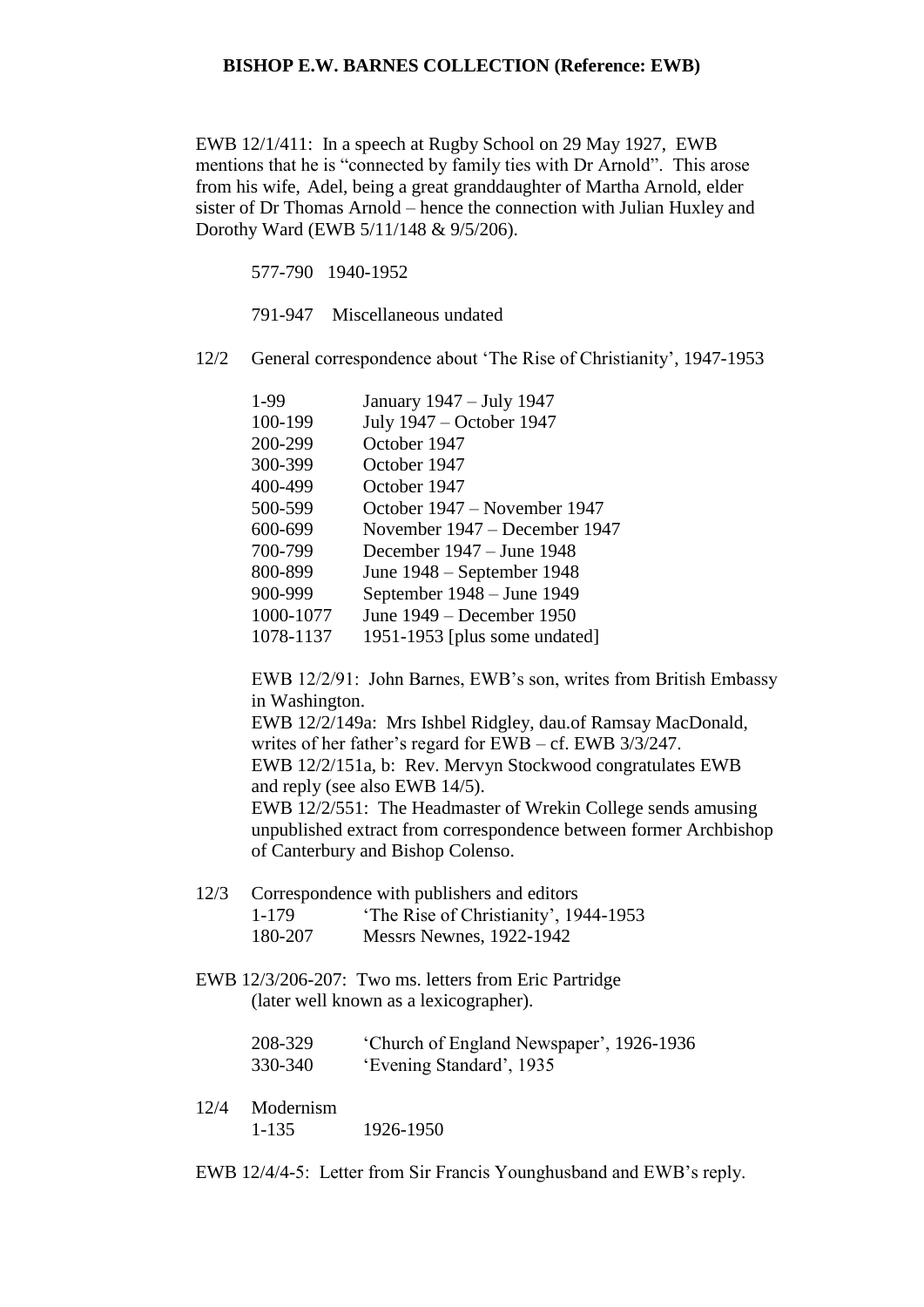- 12/5 'Should Such a Faith Offend' 1-151 Mainly with publishers Hodder & Stoughton
	- and Sir Charles Mallet (cf. EWB 4/19), 1927-1950
- 12/6 Gifford Lectures 1-157 1925-1953
- 12/7 Invitations to lecture 1-29 1926-1948
- 12/8 Galton and Rede Lectures 1-59 1948-1949
- 12/9 Correspondence with BBC about broadcasts 1-125 1927-1952
- 12/10 General correspondence after broadcast on 29 December 1929 1-20
- 12/11 General correspondence after broadcasts in October 1930 1-46
- 12/12 British Association Meeting, 3 September 1950 1-37
- 12/13 Correspondence about various publications 1-51 1927-1947
- 12/14 Recommended Books 1-55 1927-1949
- 12/15 Sermon at Cambridge University, 1 May 1932 1-33
- 12/16 Sermon at Oxford on Pacifism, 18 October 1936 1- 47
	- EWB 12/16/14: Congratulations from Canon H.R.L. (Dick) Sheppard

# **EWB 13 Published Offprints**

- 13/1 Westminster and Temple Period, 1913-1924 1-15 1913-1917 16-28 1918-1924
- 13/2 Later Ts. Copies of Temple Sermons, 1917-1919 1-14 1916-1919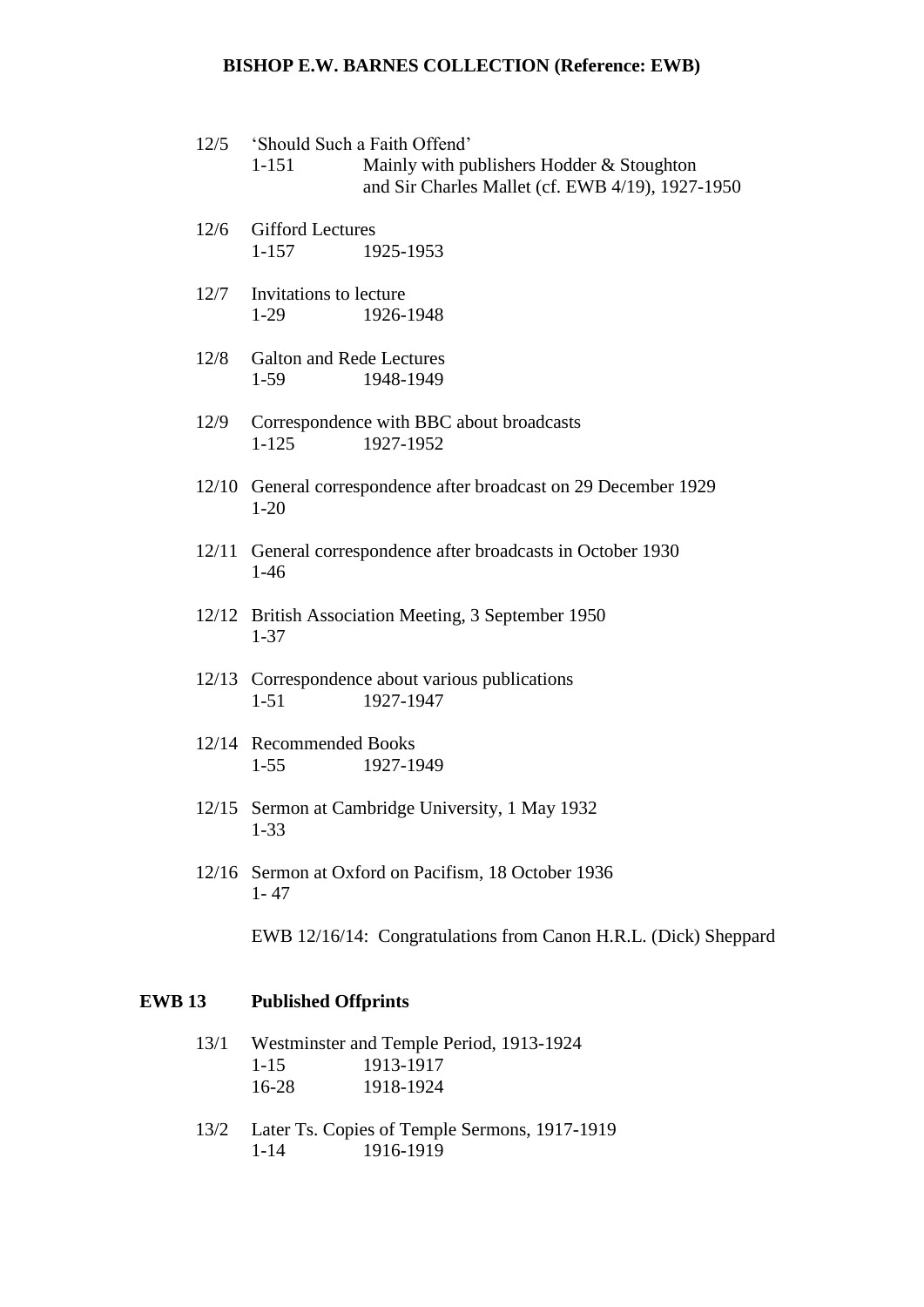- 13/3 Birmingham Period, 1924-1953 1-14 1925-1938 15-29 1942-1947
- 13/4 Miscellaneous Offprints, 1889-1948 1-55 (Not in folders)

## **EWB 14 General Correspondence**

14/1 1924-1929 (see also EWB 5/11 for September-December 1927)

| $1-46$  | 1924-1925                    |
|---------|------------------------------|
| 47-118  | 1926                         |
| 119-220 | 1927                         |
| 221-294 | January 1928 - February 1928 |
| 295-371 | March 1928 - July 1928       |
| 372-426 | August 1928 - December 1928  |
| 427-485 | January 1929 - July 1929     |
| 486-546 | August 1929 - December 1929  |

EWB 14/1/4: Austen Chamberlain to Canon W.H. Smith about whether EWB will address problems of the inner city. EWB 14/1/11: Prof. Wilkinson of Witwatersrand University conveys thanks of Prof. Raymond Dart for EWB's support of his work on identification of an early hominid (cf. EWB 4/5). EWB 14/1/42: Lord Cecil thanks EWB for invitation. EWB 14/1/76, 77, 79: Exchange of letters between EWB and Sir Austen Chamberlain, incl. ms. reply from the latter. EWB 14/1/135: Dean W. R. Inge writes from St Paul's Cathedral asking EWB to preach there (cf. EWB 14/1/527-528). EWB 14/1/144: EWB's telegram to Editor of Daily Express supporting extension of franchise to women at the age of 21. EWB 14/1/166-169: EWB writes in support of T. M MacRobert's application for the chair of Mathematics at Glasgow University. EWB 14/1/188-189: G. Thalben Ball, then organist at the Temple Church, writes to EWB about applying for a post at Westminster Abbey. EWB 14/1/242-261: Correspondence about EWB's stand on Prayer Book Revision (cf. EWB 5/6 & 7). EWB 14/1/319: Letter of support after press report of

"a further demonstration in St Chad's Cathedral" against EWB. EWB 14/1/408: EWB suggests to publishers Hodder & Stoughton that there is a need for a book showing the influence of mystery religions on the development of Catholicism.

EWB 14/1/410: Correspondence with publishers'solicitors, who invite EWB to oppose suppression of Radclyffe Hall's book "The Well of Loneliness", but he declines.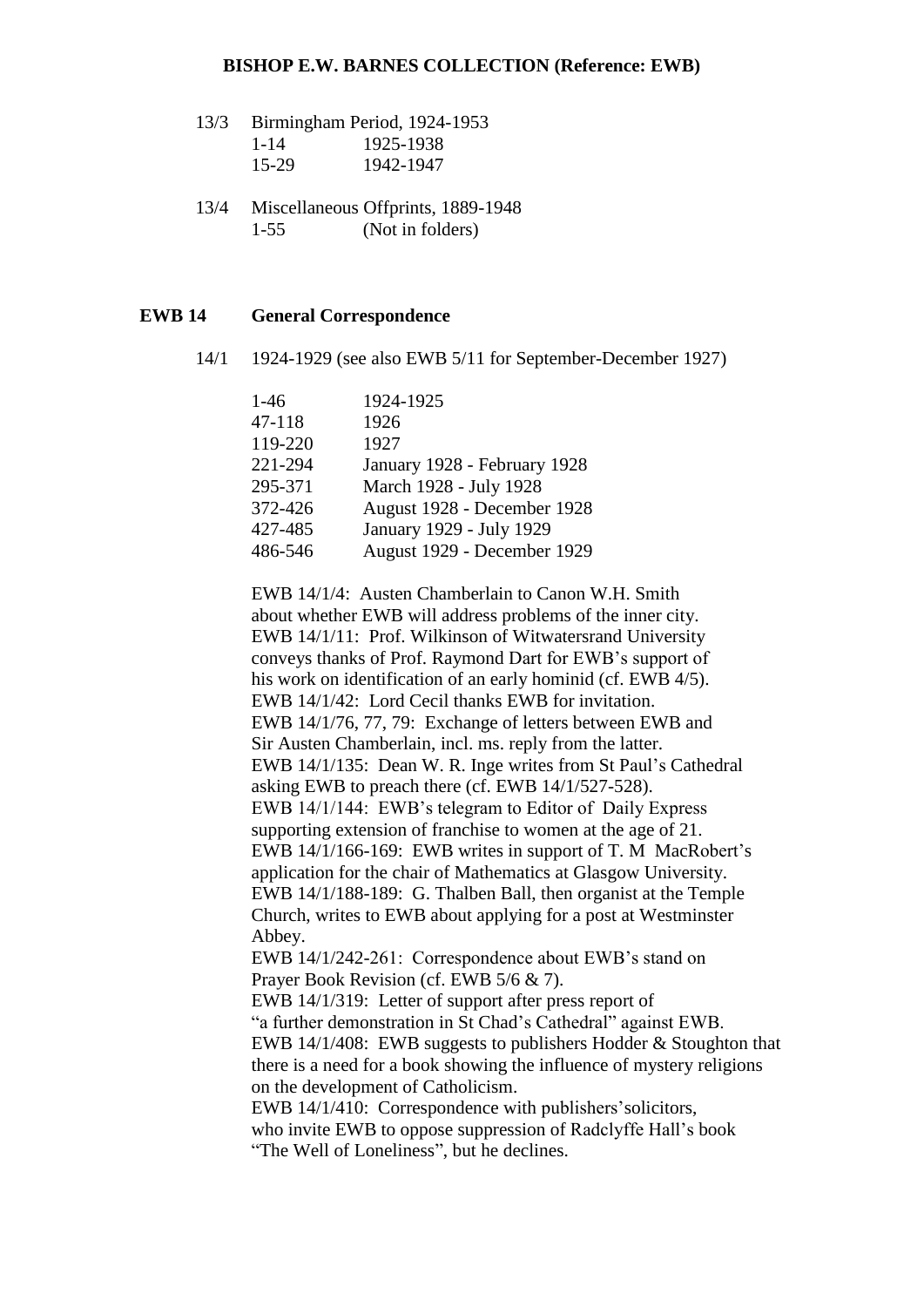EWB 14/1/451-454: Correspondence with Bishop Hamilton Baynes about forthcoming visit by the Archbishop of Canterbury, suggesting that relations between Hamilton Baynes and EWB were strained. EWB 14/1/491: EWB replying to a request to sign a petition, writes that he does not share the view that capital punishment should be abolished (cf. EWB 14/3/277-278 and EWB 14/4/64). EWB 14/1/527-528: Friendly personal notes from Dr W. R. Inge, Dean of St Paul's (cf. EWB 14/1/135). EWB 14/1/534-535: Prof. E. A. Milne, FRS, writes of his gratitude to EWB, who was his tutor at Cambridge. In connection with EWB's Gifford Lectures, he mentions that he has just written a paper which disagrees with Prof. Eddington's theories on cosmology. EWB replies with congratulations on Milne's recent appointment to the Chair of Mathematics at Oxford. (See also EWB 14/5/84 & 155.)

14/2 1930-1932

| 1-163   | 1930 |
|---------|------|
| 164-335 | 1931 |
| 336-602 | 1932 |

14/2/39-40: Letter from B. Burgoyne Chapman, Madras, about M. K. Gandhi, and EWB's reply (see also EWB 14/2/88 and EWB 14/5/26a for other letters from the same correspondent).

EWB 14/2/140-141: Sir Oliver Lodge forwards comments by his son on a sermon given by EWB, and EWB's reply.

EWB 14/2/162-163: Two letters about the exclusion from Britain of Leon Trotsky.

EWB 14/2/296-297, 318-319: Correspondence about EWB's meeting with M. K. Gandhi.

EWB 14/2/458-459: Laurence Housman to EWB and reply.

14/3 1933-1936

| 1-184   | 1933 |
|---------|------|
| 185-373 | 1934 |
| 374-483 | 1935 |
| 484-643 | 1936 |

EWB 14/3/13: Letter from Edith Hope Scott, enclosing a copy of a letter to her from M. K. Gandhi.

EWB 14/3/45: Letter on behalf of the Ruskin Society from J.Howard Whitehouse, Warden of Bembridge School [cf. Masterman papers, CFGM 25, also CFGM 12/2 etc.].

EWB 14/3/97: EWB thanks Sir Oliver Lodge for sending a copy of his book.

EWB 14/3/225-227, 231-235: Correspondence regarding an appeal to Hitler on behalf of those accused of setting fire to the Reichstag. EWB 14/3/277-278: In reply to Mrs Geraldine Cadbury, EWB writes that he is not in favour of abolishing capital punishment.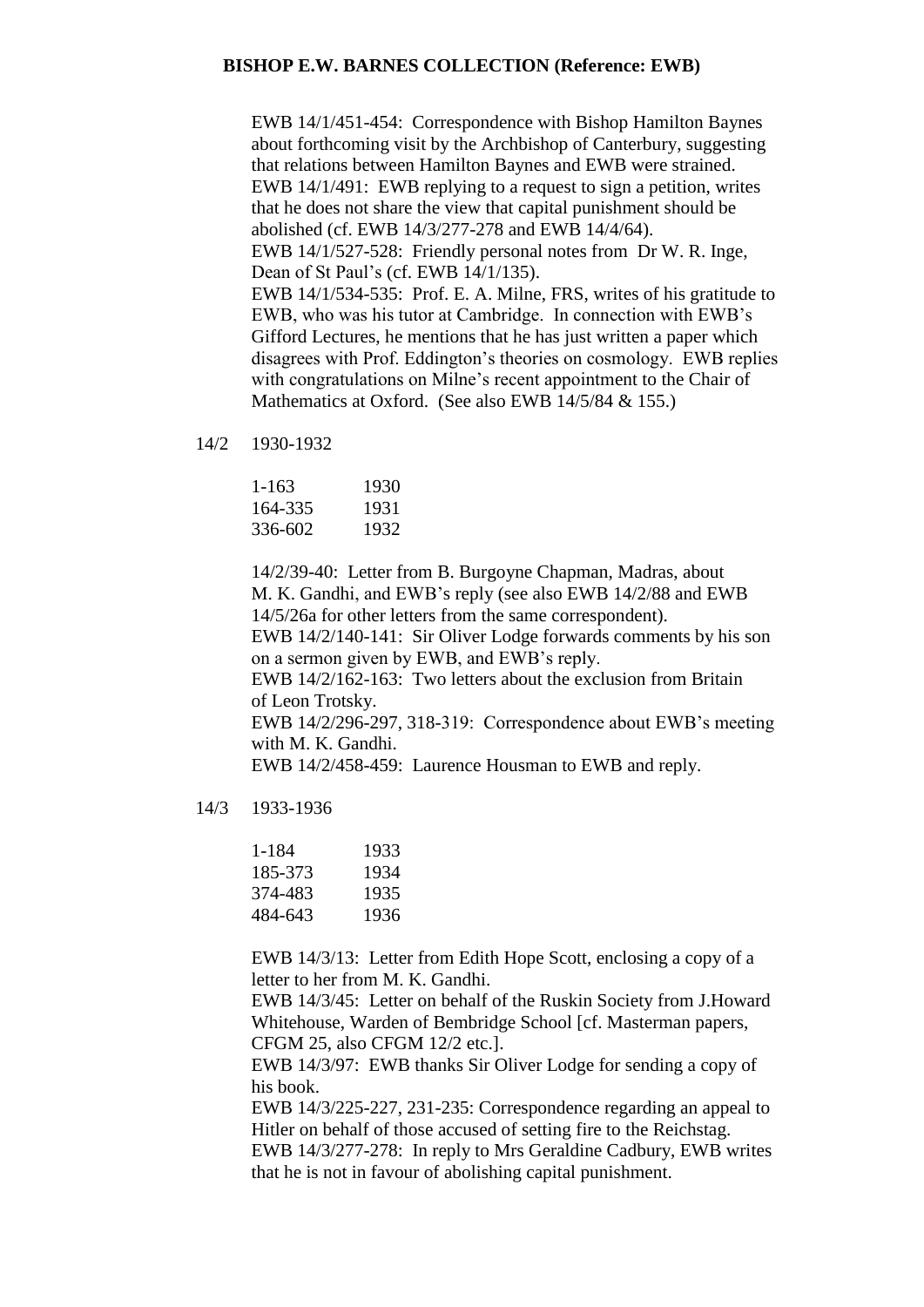EWB 14/3/310-312: Correspondence with Sir Bernard Pares about help for training Russian clergy in exile. EWB 14/3/334: EWB, commenting on a book by A. A. Milne, writes "In the old days at Cambridge I tried to teach him Mathematics" (cf. DNB article on Milne: "he disappointed his tutor by … preferring journalism to the mathematical tripos"). EWB 14/3/364: Text of Birmingham Post piece by EWB publicising forthcoming visit by Dr Albert Schweitzer.. 14/3/418: Offprint of "Liberty in England", paper read at an international writers' conference by E. M. Forster. It refers to the prosecution under obscenity laws of publishers of the book "Boy". Includes woodcut by Gwen Raverat. EWB 14/3/432-435, 472: Correspondence with Sir W. Bragg, Professor of Physics at Manchester University. EWB 14/538-539: EWB's support for the Liberalism. EWB 14/3/596-596: Correspondence with Prof. H. A. L. Fisher, Warden of New College Oxford, the historian. EWB 14/3/625: EWB writes to the Headmaster of Bromsgrove School with an anecdote about A. E. Housman.

14/4 1937-1940

| 1-104   | January 1937 - May 1937   |
|---------|---------------------------|
| 105-231 | June 1937 - December 1937 |
| 232-351 | 1938                      |
| 352-459 | 1939                      |
| 460-554 | 1940                      |
|         |                           |

EWB 14/4/57: Letter from Mary Howarth, whom EWB had advised in 1928 - see EWB 14/1/224-230.

EWB 14/4/64: EWB not in favour of abolishing capital punishment (cf. EWB 14/1/491).

EWB 14/4/83-85: Effect which proposed legislation about mining royalties would have upon the income of the Ecclesiastical Commissioners.

EWB 14/4/306-310: Correspondence about exchange of preachers with Carr's Lane church

EWB 14/4/322-323: Canon H. M. Braithwaite writes about his family connections with the Lloyds of Birmingham and with the family of the poet Wordsworth; EWB recalls a Wordsworth who was Master of Trinity.

EWB 14/4/358-381: Correspondence with the Archbishop of Canterbury about the award of Doctorate of Music to Richard Wassell, organist and choirmaster at St Martin's church.

EWB 14/4/410: Rev. E. C. Dunne suggests a service to commemorate the 300th anniversary of the first observation of the Transit of Venus by Jeremiah Horrocks.

EWB14/4/439: EWB's instructions about the role of the Church in time of war.

EWB 14/4/464-485: Correspondence following EWB's motion in the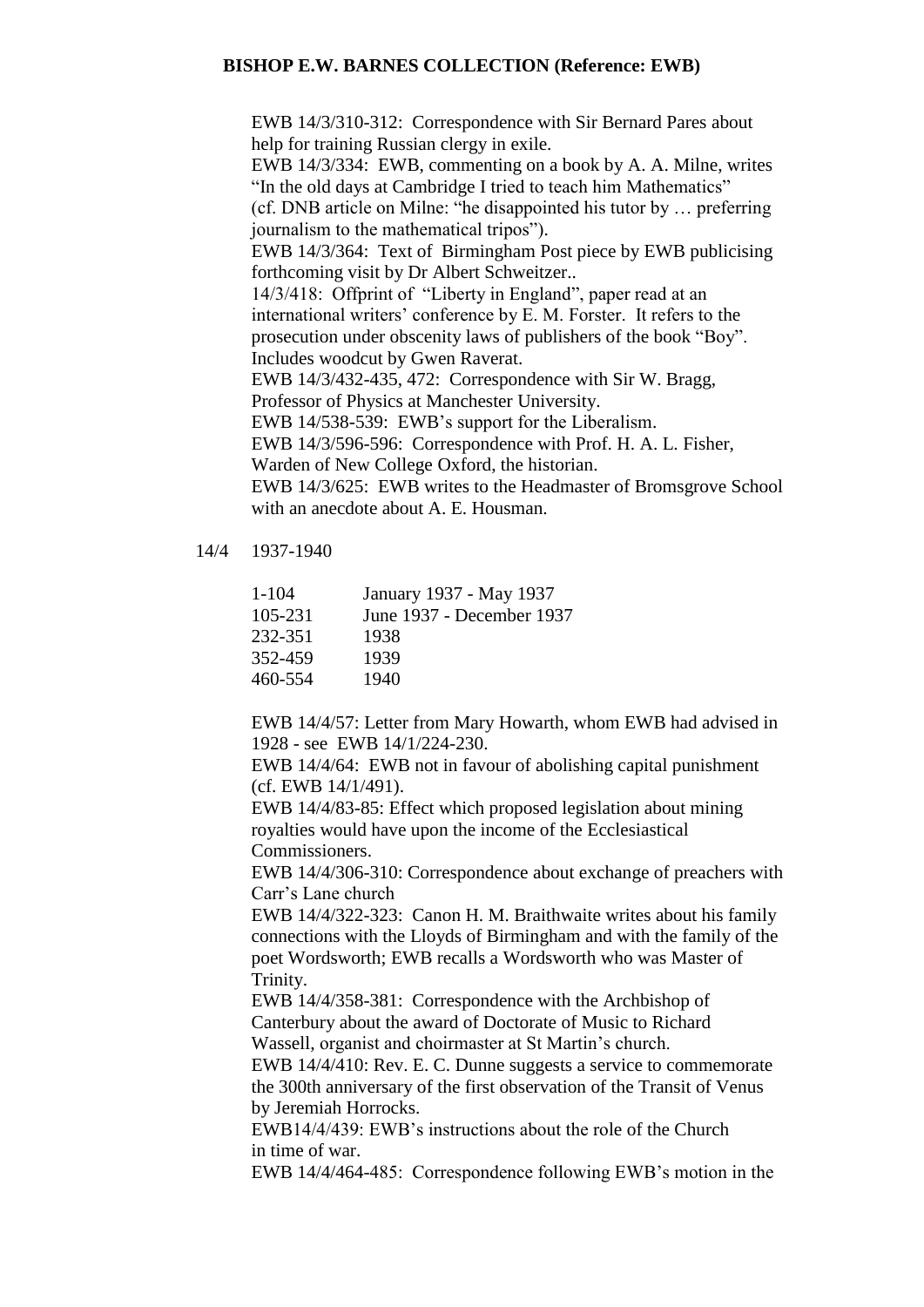Upper House of Convocation to petition the government to allow food to pass through the blockade to Germany.

14/5 1941-1953

| 1-94    | 1941      |
|---------|-----------|
| 95-144  | 1942      |
| 145-199 | 1943      |
| 200-245 | 1944      |
| 246-288 | 1945      |
| 289-324 | 1946      |
| 325-406 | 1947      |
| 407-485 | 1948      |
| 486-554 | 1949      |
| 555-605 | 1950      |
| 606-646 | 1951      |
| 647-670 | 1952-1953 |
|         |           |

EWB 14/5/74: EWB writes to Beatrice Webb with thanks for book and appreciation of work done by her and her husband (Sidney Webb, Lord Passfield).

EWB 14/5/84: From Prof. E.A. Milne (cf. EWB 14/1/534-535). EWB 14/5/95-96: Correspondence between EWB and

Rev. Mervyn Stockwood about baptism (see also EWB 12/2).

EWB 14/5/133-135: Correspondence about EWB's memories of Sir

Daniel Hall, FRS, his chemistry teacher at King Edward's School.

EWB 14/5/155: From Prof. E.A. Milne (cf. EWB 14/5/84).

EWB14/4/176-177: Correspondence with Eric Neville,

mathematician (cf. EWB 14/5/580).

EWB 14/5/207: Ms. letter from Laurence Housman to EWB, accepting offer of hospitality.

EWB 14/5/218: Cutting from the Birmingham Post about rebuilding Birmingham churches damaged by bombing.

EWB 14/4/253: EWB's appreciation of Sir Napier Shaw, FRS.

EWB 14/5/301: EWB sends condolences on death of (RC) Archbishop Williams, who had been a friend since they were both at Cambridge. EWB 14/5/311-314: EWB agrees to write review for The Times of a book by Joseph Needham which is critical about the role of religion (cf. EWB 3/2/466 for Needham's early views).

EWB 14/5/348: Offprint from Nature; review by E. A. Milne of the last book by Sir Arthur Eddington.

EWB 14/5/349: Correspondence with Rev. Leyton Richards about 'The Rise of Christianity'.

EWB 14/5/368: Correspondence with J. Manton, an old school friend. EWB 14/5/385-387: EWB writes an appreciation of his old tutor, Prof. H. M. Macdonald.

EWB 14/5/357-358: Ms. letter from Dame Sybil Thorndike and reply. EWB 14/5/383-387: Correspondence with Rev. Leyton Richards on the occasion of his retirement from Carrs Lane Methodist Church (cf. EWB 11/3/443).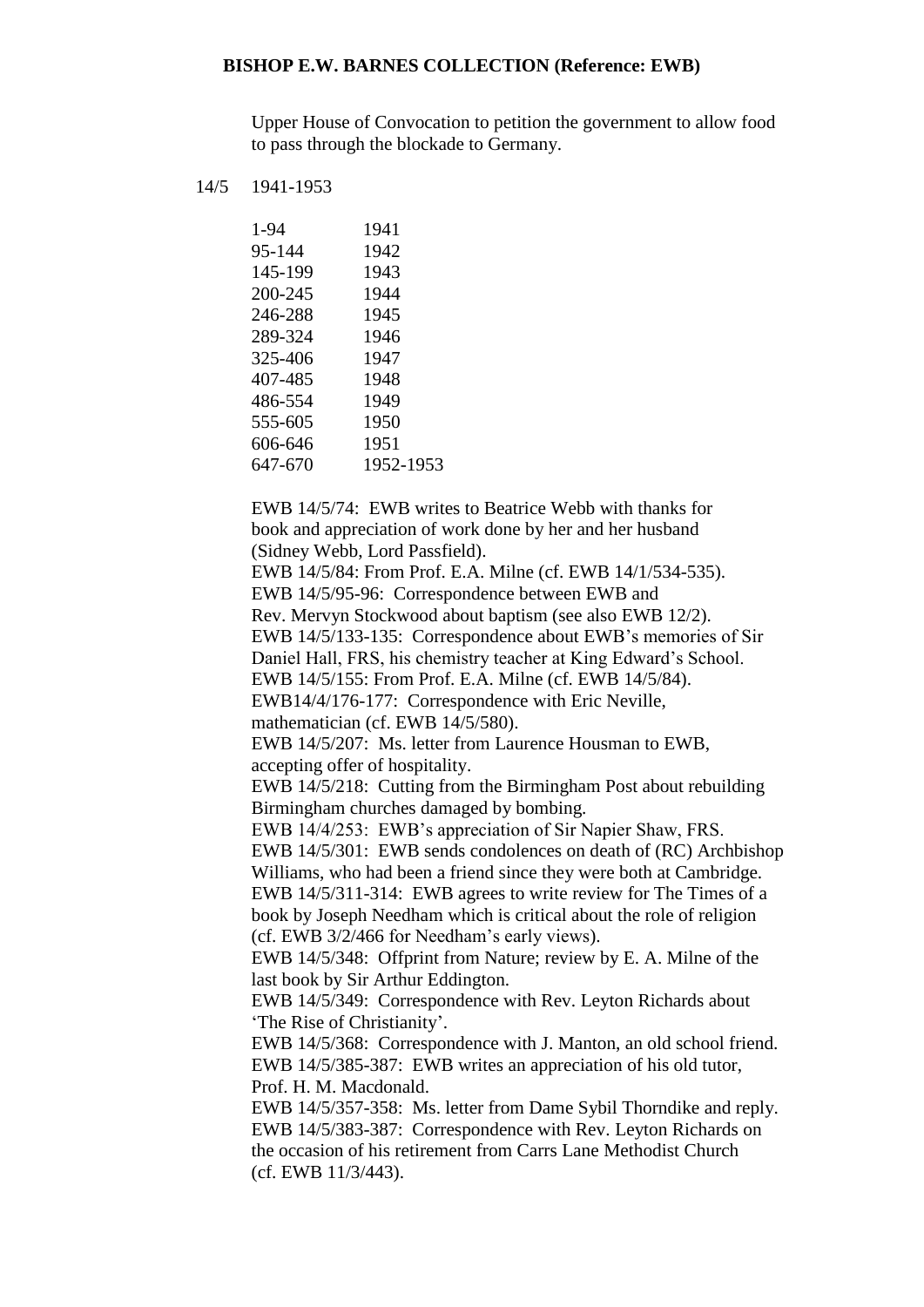EWB 14/5/411: Correspondence with W. H. Wagstaff, an old school friend and mathematician.

EWB 14/5/429: Protest by the (Anglican) Bishop of Edinburgh about EWB preaching at St George's, Charlotte Square (Church of Scotland) without reference to him.

EWB 14/5/446-447: EWB, replying to the secretary of the Howard League for Penal Reform, apparently says that he would have voted against capital punishment in the House of Lords (cf. EWB 14/4/64). EWB 14/5/461: Correspondence with Rev. Leyton Richards about The Life of Jesus by C. F. Cadoux.

EWB 14/5/511: Letter from G. I. Taylor, on lecture tour in Australia. EWB 14/5/519: Letter from Sri Prakasa, senior Indian diplomat,

former pupil of EWB at Cambridge (cf. EWB 14/5/585).

EWB14/5/535-6: Letter from Dr Hewlett Johnson, Dean of Canterbury ("The Red Dean"), and EWB's reply.

EWB 14/5/548-552: EWB is invited to support a move to confer a knighthood on Prof. Lancelot Hogben, but he declines.

EWB 14/5/568-569: EWB's appreciation of Sydney Nicholson, choirmaster at Westminster Abbey.

EWB 14/5/575: Francis Brett Young thanks EWB for book.

EWB 14/5/580: Letter from Eric Neville (cf. EWB14/4/176-177).

EWB 14/5/585: Letter from Sri Prakasa, now Indian Minister of Commerce (cf. EWB 14/5/519).

EWB 14/5/592: In correspondence with the Headmaster of Winchester about formation of a Theology Section in the British Association, EWB laments the untimely death of E. A. Milne.

EWB 14/5/604-605: Correspondence with Prof. Ruggles Gates, FRS. EWB 14/5/614: EWB writes to Viscount Samuel of his admiration for Albert Einstein, particularly for his views on religion and politics. EWB 14/5/619-621: Prof. Gilbert Murray writes to ask if he may stay with EWB when he comes to lecture in Birmingham, but then has to cancel his visit.

EWB 14/5/638: Dr Albert Schweitzer regrets that he was unable to meet EWB.

\_\_\_\_\_\_\_\_\_\_\_\_\_\_\_\_\_\_\_\_\_\_\_\_\_\_\_\_\_\_\_\_\_\_\_\_\_\_\_\_\_\_\_\_\_\_\_\_\_\_\_\_\_\_\_\_\_\_\_\_\_\_\_\_\_\_\_\_\_

EWB 14/5/640: Prof. R. A. Fisher, former pupil of EWB, sends him a "lay sermon" (cf. EWB 9/19/21).

# EWB 15 Miscellaneous and Undated Documents

- 15/1 1-36 Prayers and letters
- 15/2 1-8 Mrs Barnes's correspondence
- 15/3 1-15 Cuttings from newspapers etc.